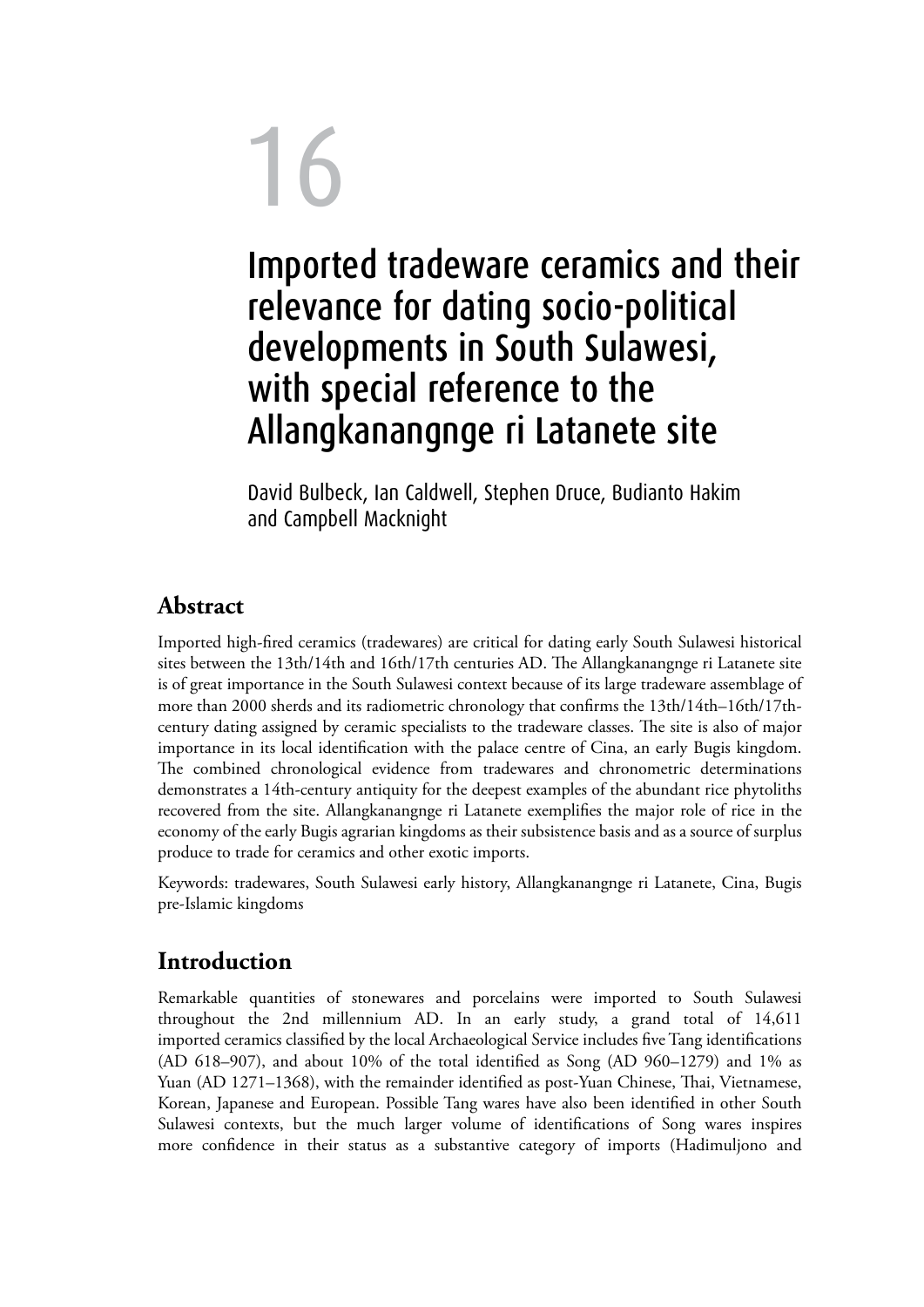Macknight 1983). Review of the classificatory system applied by the local Archaeological Service, however, suggests that hardly any of the ceramics imported to South Sulawesi are of 12th-century or earlier antiquity, including the early Chinese whitewares and celadonlike monochromes that are best dated to the 13th/14th centuries, and black-on-white 'Jizhou' stoneware jars (Figure 16.1), which may date to as late as the 15th century (Bulbeck 1992).



Figure 16.1: Jizhou sherd recovered during surface survey of the Pattimang Tua site immediately to the northwest of Utti Batue in Luwu.

Source: Photograph by David Bulbeck.

Historical records and archaeological inspections point to the use of large imported urns for burying the cremated remains of the deceased amongst the lowland Bugis of areas including Sawitto, Soppeng, Sengkang and its vicinity, and Bone (Lamuru to Watampone) between the 14th century and the conversion of South Sulawesi lowlanders to Islam in the early 17th century (Bulbeck 1996–97:1035). On the other hand, Makasar and Selayar speakers evidently interred a range of imported ceramics with extended burials in late pre-Islamic times, before turning to the curation of tradewares as cherished household possessions during Islamic times (Hadimuljono and Macknight 1983). A combination of the central Bugis and Makasar/Selayar traditions was followed by the pre-Islamic Luwu Bugis and their Lemolang neighbours, who buried the ashes of the deceased in large jars but also accompanied the departed with a wealth of other ceramics (Caldwell 1994; Bulbeck 1996–97).

The 13th/14th-century dating for the earliest bulk importation of ceramics to South Sulawesi coincides with the zenith of the Majapahit Empire based in Java. The *Desawanana,* a Javanese poem written in 1365, claims four identifiable South Sulawesi places in the list of lands purportedly ruled by Majapahit: Makassar, Bantaeng, Luwu and Selayar (Robson 1995:34). The Makassar, Selayar and (in the vicinity of Utti Batue) Luwu archaeological programs encountered the greatest concentrations of sites with 13th/14th-century ceramics in South Sulawesi (Figure 16.2); these programs aimed to exhaustively document pre-Islamic burial grounds in the study region (Naniek 1983; Wibisono 1985; Bulbeck 1992; Bulbeck and Caldwell 2000). The lighter concentration of these sites recorded during the Bantaeng survey is because its survey methodology relied predominantly on summarising looters' general accounts of the antiques they had unearthed (Bougas 1998). Subsequent research in Bantaeng recovered hundreds of tradewares including sherds from six sites dated to the 13th/14th centuries (no more closely identified; Nayati 2005:Table 6) and Song<sup>1</sup> and Yuan ceramics (Hajramurni 2011); unfortunately, details of the archaeological work have not yet been published. The overall interpretation recommended for Figure 16.2 is that 13th/14th-century ceramics reached widely across the South Sulawesi lowlands.

<sup>1</sup> Presumably Southern rather than Northern Song.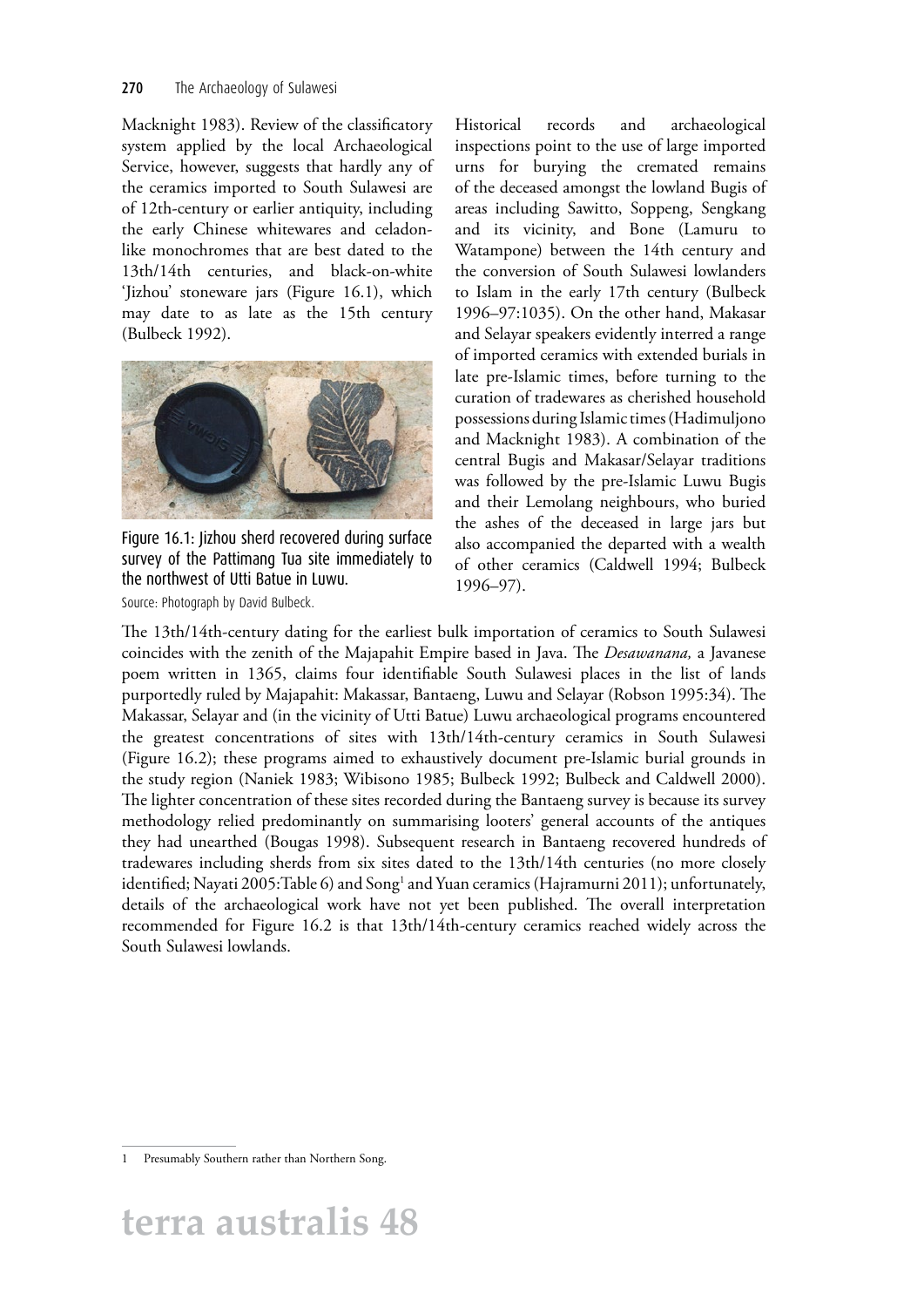

Figure 16.2: South Sulawesi with places discussed in the text (suspected pre-Islamic palace centres italicised) and sites with early whiteware/monochrome and Jizhou sherds.

Sources: Oudheidkundige Dienst in Indonesia (1949:12–13); Naniek (1983); Wibisono (1985); Kallupa et al. (1989); Bulbeck (1992); Bulbeck (1996–97); Bougas (1998); Bulbeck and Caldwell (2000); Caldwell and Bougas (2004); Druce (2009); Bulbeck laboratory notes for Tosora, Sengkang and Lamuru.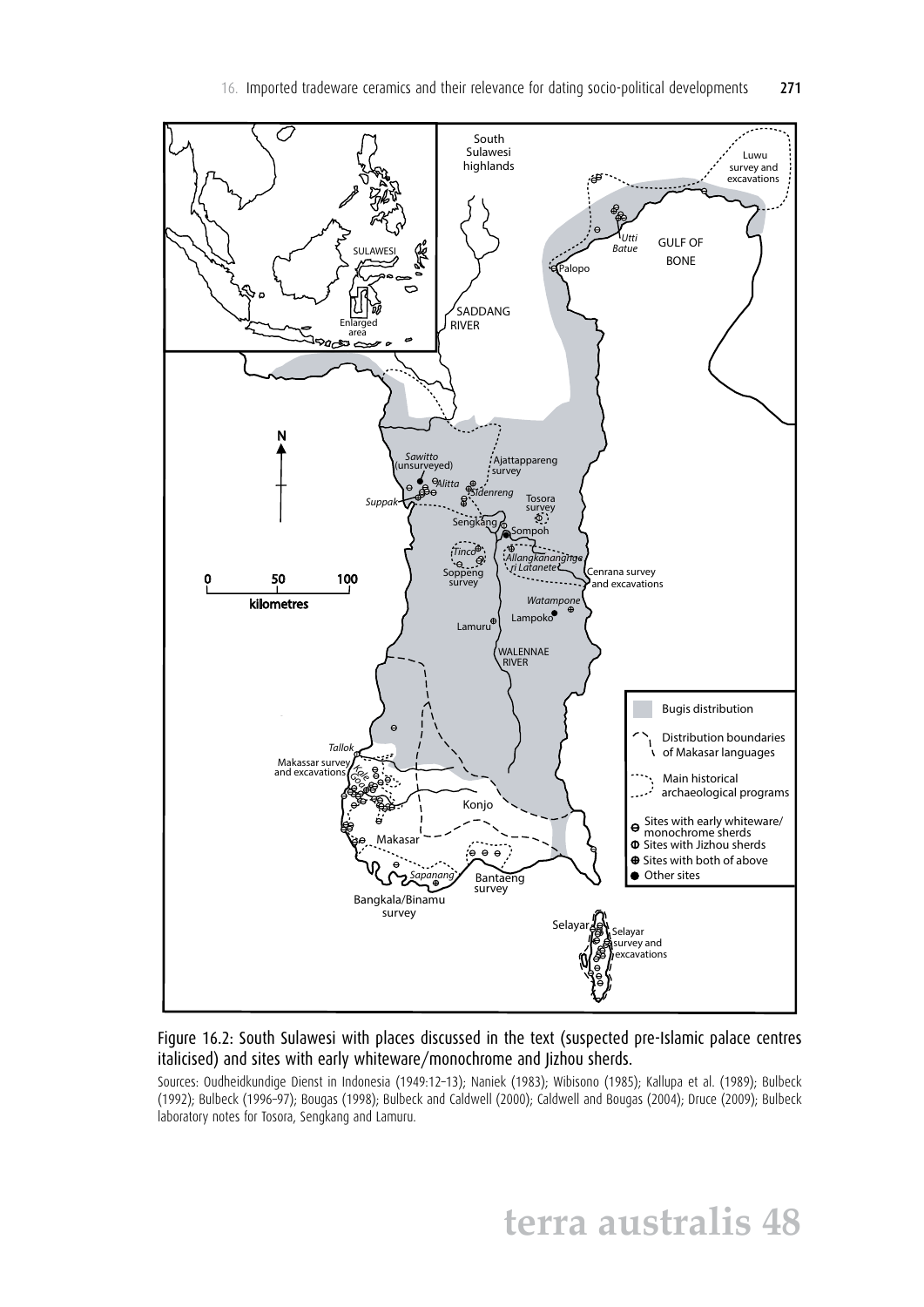#### 272 The Archaeology of Sulawesi

Sources on early Bugis history include indigenous texts that derive from the development of a Bugis script at around AD 1400 (Caldwell 1995) and European sources dating from the 16th century. In the 17th century, the main Makasar and Bugis kingdoms initiated a tradition of compiling 'chronicles' that typically covered the kingdom's mythological foundations, the sequence of rulers and their family relationships, and the major achievements and developments associated with particular reigns. Macknight (1983) recognised the value of the chronicle of Bone for its documentation of the expansion of centrally sponsored wet-rice production, after AD 1400, across the coastal belt that constituted the heartland of this Bugis kingdom in later centuries. Kallupa et al. (1989) developed on Macknight's approach through archaeological survey of the major toponyms cited in the origin tradition of the Bugis kingdom of Soppeng. The identifications of the collected tradewares, combined with chronological reckoning of the genealogical records, led Kallupa et al. (1989:83) to propose the establishment of Soppeng as a centralised agrarian kingdom by the 13th century. In a similar vein, identifications of collected tradewares formed the basis for a c. AD 1300 estimate for the origins of concerted wet-rice production in the southern Ajattappareng region (Druce 2009) and in the vicinity of Kale Goa, the heartland of the Makasar-speaking kingdom of Goa (Bulbeck 1992).

A further step in this general research program was undertaken by the Origin of Complex Society in South Sulawesi (OXIS) project (Bulbeck and Caldwell 2000). The OXIS project targeted the legendary origins of Bugis kingship through its investigation of sites associated with the Luwu and Cina polities that figure in the cycle of Bugis stories associated with the name La Galigo. The aim was to resolve the discrepancy between the 11th to 13th century dating for the 'Age of La Galigo', as believed by many scholars of South Sulawesi history (e.g. Zainal Abidin 1974; Pelras 1996), and the lack of solid historical evidence for these polities' existence prior to the 14th century (Caldwell 1988).

The investigation that constitutes the focus of this contribution was carried out in June and July 2005 at Allangkanangnge ri Latanete, 'The Palace Site on the Hill' (hereafter, Allangkanangnge), in the western Cenrana valley. Allangkanangnge is a hilltop site in the village of Sarapao, Kabupaten Wajo, 6 km southeast of the regional capital Sengkang (Figure 16.2). The hill, which rises some metres above the rice fields to its east, forms part of a low molasse ridge that runs north–south through Sengkang. The hill is identified locally as the palace site of Cina, an important kingdom in the La Galigo stories. This cycle, which covers seven generations of a semi-divine ruling family, is believed to contain a collective memory of the early development of complex chiefdoms (Pelras 1996). Cina is portrayed as a large and powerful kingdom that dominated the central rice-growing lands of the South Sulawesi peninsula and controlled trade with the outside world. Indeed, based on their review of the historical and archaeological evidence for the Cenrana valley, Caldwell and Wellen (2017) propose that it can be identified with Uda, the fifth South Sulawesi toponym mentioned in the *Desawanana*, which previously had not been matched to a particular location.

### **Allangkanangnge survey and surface collections**

The Allangkanangnge hill extends approximately 550 m north–south by 400 m east–west (Figure 16.3). Today it is free of permanent dwellings and is planted with vegetables, tobacco, cacao, maize and other cash crops. It includes a raised earth platform of around  $1000 \text{ m}^2$ (35 m x 30 m) on its northeastern shoulder. On this platform are a dozen substantial stone graves, built in a variety of Islamic styles; these are claimed to be the graves of the rulers of Cina. The earth platform is edged with stone retaining walls that appear to be original and largely undisturbed. This platform, which is visited daily by people seeking blessings and favours, was likely the location of the palace from which the hill obtains its name.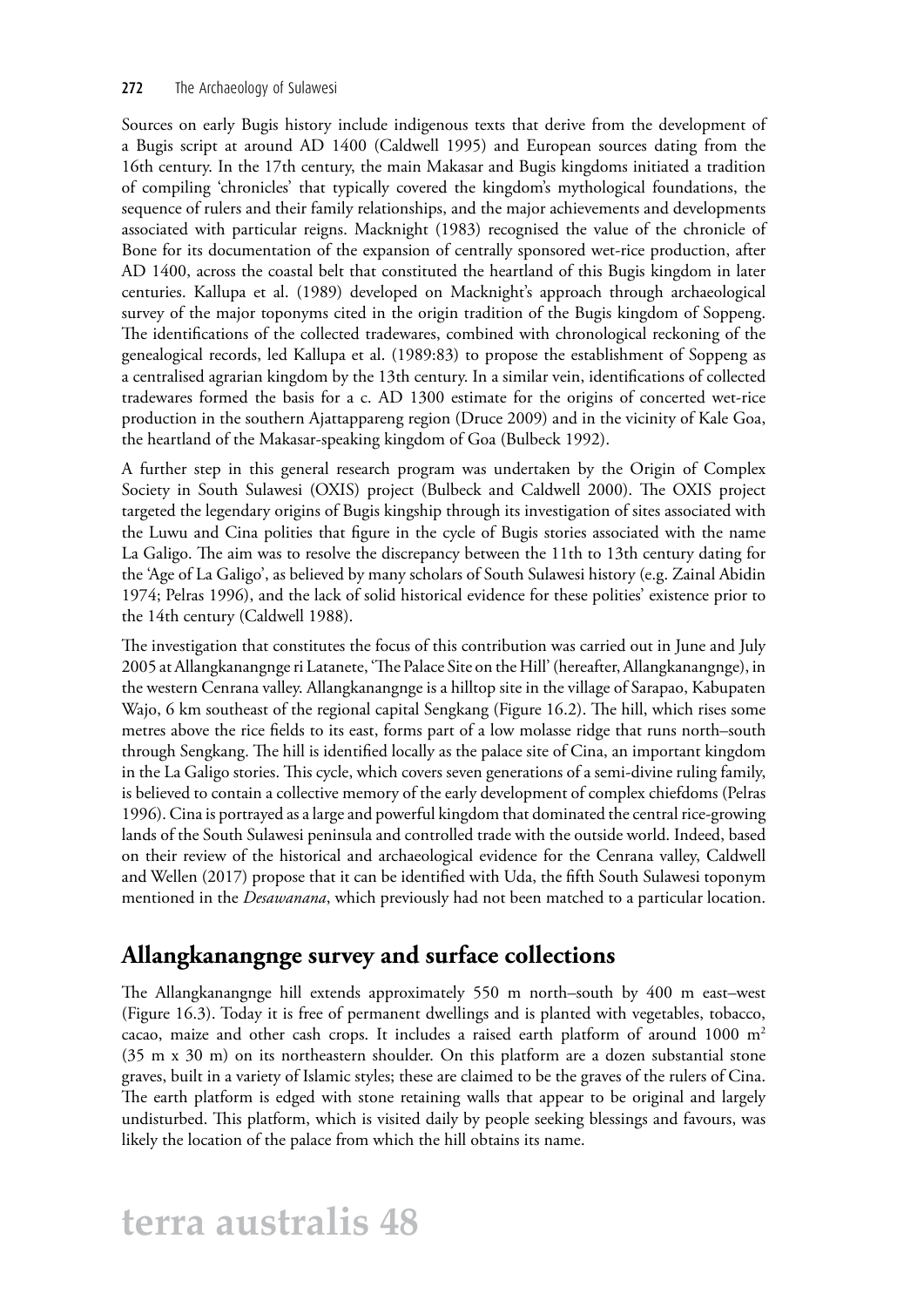

Figure 16.3: Theodolite survey of Allangkanangnge ri Latanete and collection zones (2005). Source: Pak Mansur, Makassar Archaeology Office.

Early work at the Allangkanangnge site resulted in the recovery of 58 tradeware sherds, which Orsoy de Flines, the ceramics expert working for the Dutch colonial archaeological service, dated to between the 15th and 17th centuries (Bulbeck 1996–97:1047). Later, Kaharuddin (1994) sketched the location of a royal installation stone, stone graves and old wells, and made a surface collection of earthenware and 151 tradeware sherds. Nearly half of the imported ceramics were classified as 'yellow and brown' (Jizhou?) and half of the remainder as 'blue' (blue and white),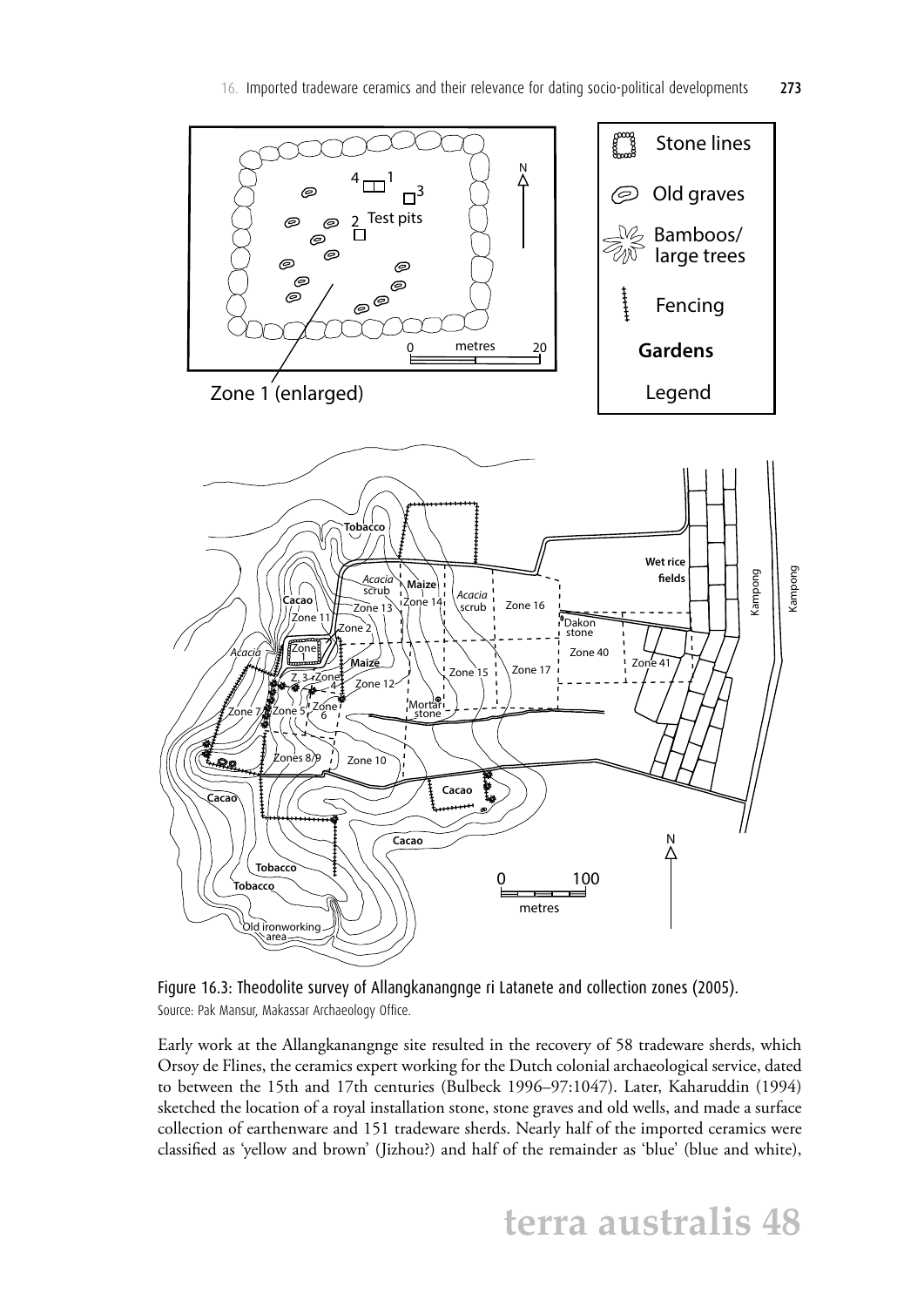#### 274 The Archaeology of Sulawesi

followed by small percentages of celadons, whitewares, blackwares and brownwares. Kaharuddin further classified 34 of the sherds by vessel form: 11 martavans (large stoneware jars), 10 plates, seven bowls and six jars.

In July 1999, the OXIS project mapped five locales on the hilltop and opened a 1 m x 1 m test pit on the raised earth platform (Bulbeck and Caldwell 2000). Archaeological work was resumed by an international team of researchers over five days in June and July 2005. The hill and flats to the east were mapped using a theodolite and the 1999 excavations were extended (see below).<sup>2</sup> The site was divided into 41 zones, including 19 where surface materials were collected, assisted by the recent clearing of the hill surface for planting crops (Figure 16.3). The available surface collection of tradewares includes 251 collected in 1999 and 1869 collected in 2005, making a total of 2120 sherds (Table 16.1). Several of the earlier classes, notably the *Dehua* and *Qingbai* whiteware classes and the Jizhou class, had long histories of production prior to the earliest examples reaching South Sulawesi (Bulbeck 1992:Appendix B). The ceramic class age estimates used here are taken from Bulbeck and Caldwell (2000).

Table 16.1 and Figure 16.4 show that tradewares of all ages, from the 13th/14th to the 19th/20th centuries, were distributed widely across the site. Around 95% of the sherdage is 17th century or earlier in age and reflects the residential occupation of the site from the 13th century to the mid-17th century. Thereafter, Allangkanangnge appears to have been abandoned, probably as a result of the harrowing of Wajo in 1670 by La Tenritatta, the ruler of Bone (Andaya 1981). The remaining 5% of the collected sherdage reflects the site's subsequent use for dryland gardening and the veneration of ancestral stone graves, notably along the southern ridge (see below).

| Ceramic type                            | <b>Centuries</b><br><b>AD</b> | Hilltop<br>summit <sup>(a)</sup> | Southern<br>ridge(b) | Slopes <sup>(c)</sup> | Eastern<br>flats <sup>(d)</sup> | <b>Total</b>   |
|-----------------------------------------|-------------------------------|----------------------------------|----------------------|-----------------------|---------------------------------|----------------|
| Dehua whiteware                         | $13 - 14$                     | 30                               |                      | 28                    | 14                              | 79             |
| Qingbai whiteware                       | $13 - 14$                     |                                  |                      |                       |                                 |                |
| Yuan celadon                            | $13 - 14$                     | 2                                |                      | 6                     |                                 | 9              |
| Chinese martavan                        | $13 - 17$                     | 227                              | 227                  | 198                   | 54                              | 706            |
| Yuan overglaze enamelled                | 14                            |                                  |                      |                       |                                 |                |
| Jizhou iron-painted martavan            | $14 - 15$                     | 19                               | 10                   | 19                    | 5                               | 53             |
| Jizhou iron-painted bowl                | $14 - 15$                     | 2                                |                      |                       |                                 |                |
| Yuan/Ming celadon                       | $14 - 15$                     | 3                                |                      |                       | -                               | 3              |
| Ming whiteware                          | $14 - 16$                     |                                  | $\overline{2}$       | 5                     |                                 | 8              |
| Vietnamese monochrome                   | $14 - 16$                     | 6                                | 9                    | 21                    | 4                               | 40             |
| Vietnamese martavan                     | $14 - 17$                     | 46                               | 113                  | 76                    | 28                              | 263            |
| Sancai lead-glazed vases                | 15                            | 2                                |                      | 14                    |                                 | 17             |
| Sukothai plate                          | $15 - 16$                     |                                  |                      |                       | 1                               | $\overline{2}$ |
| Vietnamese blue-and-white/overglaze red | $15 - 16$                     | 3                                | 2                    | 14                    | $\overline{2}$                  | 21             |
| Sawankhalok celadon/monochrome          | $15 - 16$                     | 51                               | 43                   | 48                    | 18                              | 160            |
| Thai jar/martavan                       | $15 - 16$                     | 11                               | 3                    |                       | 5                               | 26             |
| Ming celadon                            | $15 - 17$                     | 16                               | 13                   | 36                    | 6                               | 71             |
| Sawankhalok black-and-white             | 16                            |                                  |                      |                       |                                 |                |
| Ming blue-and-white                     | 16                            | 44                               | 32                   | 77                    | 56                              | 209            |

Table 16.1: Imported ceramics collected from the Allangkanangnge surface in 1999 and 2005.

<sup>2</sup> Ali Fadillah, then Director of the Makassar Archaeology Office, directed the 1999 survey and excavations, assisted by Ian Caldwell and Budianto Hakim. Ian Caldwell, Steven Druce and Campbell Macknight directed the 2005 survey, and Budianto Hakim directed the 2005 excavations. The imported ceramic sherds were identified by Karaeng Demmanari, a Makassar expert in tradewares, assisted by David Bulbeck. Ceramic textbooks were used to assist the identifications, e.g. Guy (1986) and Harrisson (1990).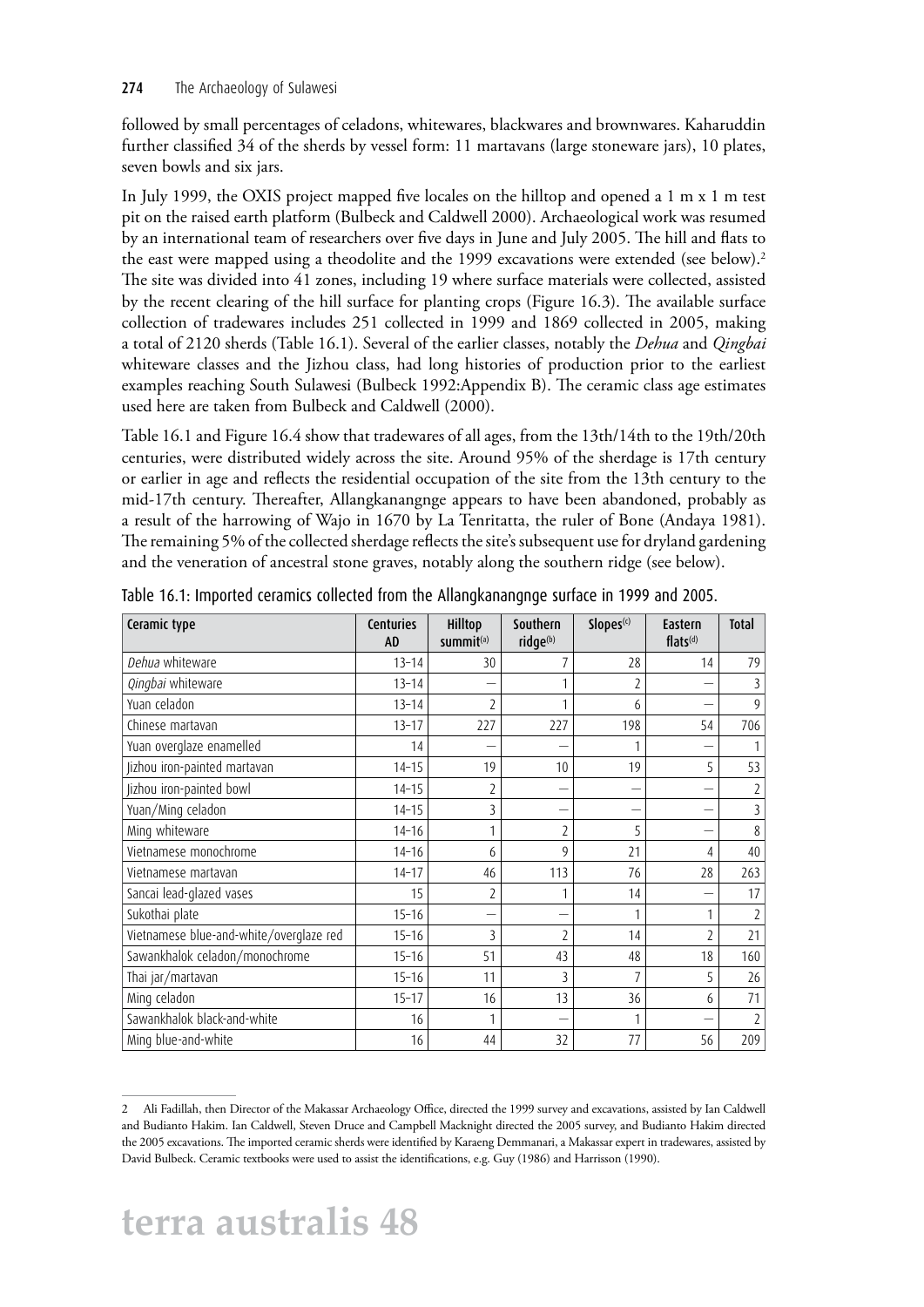16. Imported tradeware ceramics and their relevance for dating socio-political developments 275

| Ceramic type                          | <b>Centuries</b><br><b>AD</b> | Hilltop<br>summit $(a)$ | Southern<br>ridge(b) | Slopes <sup>(c)</sup> | Eastern<br>$flats^{(d)}$ | <b>Total</b> |
|---------------------------------------|-------------------------------|-------------------------|----------------------|-----------------------|--------------------------|--------------|
| Ming red/green overglaze enamelled    | 16                            |                         |                      |                       |                          |              |
| Ming Swatow                           | 16                            |                         | 8                    | 20                    | 6                        | 39           |
| Wanli whiteware/blue-and-white        | Late $16-$<br>early 17        |                         | 8                    |                       | 2                        | 14           |
| Transitional whiteware/blue-and-white | 17                            |                         |                      |                       |                          | 9            |
| Swatow                                | 17                            | 40                      | 30                   | 88                    | 78                       | 236          |
| Qing blue-and-white                   | Late 17-19                    | 12                      | 59                   | 23                    | 10                       | 104          |
| Japanese blue-and-white stamped ware  | $19 - 20$                     |                         |                      | 4                     |                          |              |
| Qing celadon                          | $19 - 20$                     |                         | 4                    |                       |                          | 6            |
| European                              | $19 - 20$                     |                         | 9                    | $\mathsf{Q}$          | 5                        | 26           |
| Qing whiteware                        | 20                            |                         |                      |                       |                          |              |
| <b>Total</b>                          |                               | 533                     | 586                  | 705                   | 296                      | 2120         |

(a) Upper Locales 1 and 2 (1999) and Zones 1, 2, 3 and 11 (2005).

(b) Locale 4 (1999) and Zones 7–9 (2005).

(c) Lower Locales 1 and 2, Locales 3 and 5 (1999) and Zones 4–6, 10–12, 14–15 (no tradewares in Zone 13) and 18–20 (2005).

(d) Zones 16, 17, and 40–41 (2005).

Source: David Bulbeck's laboratory notes.





Figure 16.4: Histogram of Allangkanangnge tradeware identifications distributed by half-century AD. Source: Data from Table 16.1.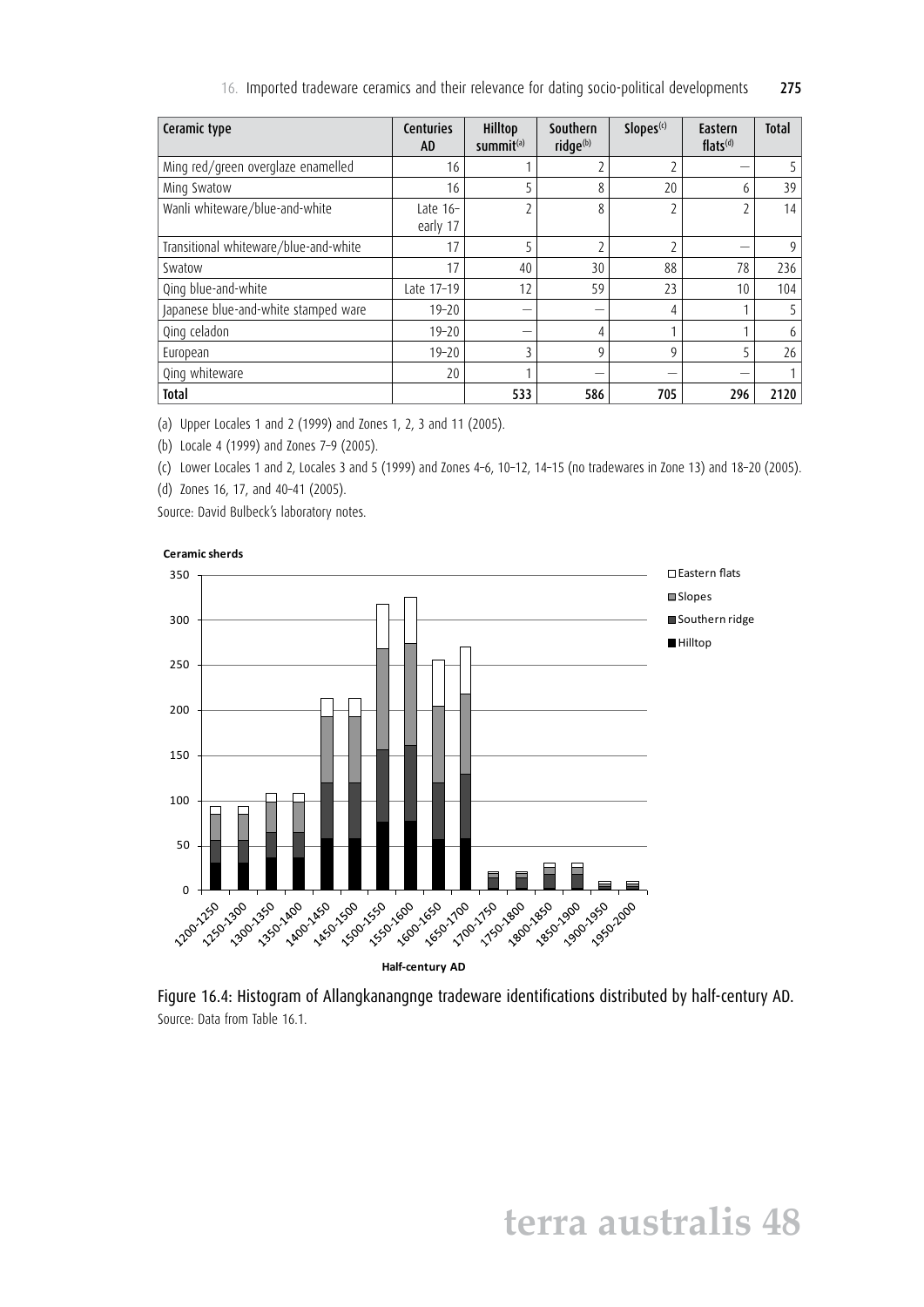Proportionate analysis of the ceramic identifications in terms of their location is presented in Table 16.2. Nearly half of the sherdage (49%) is classified as large martavan jars, with the highest proportion on the hilltop summit (57% of all sherds) and the ridge immediately to its south (60% of all sherds), and the lowest proportion on the eastern flats (31% of all sherds). The distinction between the summit and southern ridge collections lies in the non-martavan identifications. These are earlier for the summit and appreciably younger for the southern ridge (for instance, 6% of the summit collection comprises 13th–14th century non-martavan sherds and just 3% comprises late 17th–20th century non-martavan sherds, compared with 1.5% and 12% respectively for the southern ridge collection). The slope and eastern flats collections are intermediate in this regard, although the eastern flats collection stands out in that nearly half of it dates to between the 16th to early 17th centuries.

| Analytical ceramic category                  | Hilltop<br>summit | Southern<br>ridge | <b>Slopes</b> | Eastern<br>flats | <b>Total</b> |
|----------------------------------------------|-------------------|-------------------|---------------|------------------|--------------|
| lizhou martavan                              | 3.9               | 1.7               | 2.7           | 1.7              | 2.6          |
| Other Chinese martavan (13th-17th centuries) | 42.6              | 38.7              | 28.1          | 18.2             | 33.3         |
| Vietnamese martavan (14th-17th centuries)    | 8.6               | 19.3              | 10.8          | 9.5              | 12.4         |
| Thai jar/martavan (15th-16th centuries)      | 2.1               | 0.5               | 1.0           | 1.7              | 1.2          |
| Other types 13th-14th centuries              | 6.0               | 1.5               | 5.2           | 4.7              | 4.3          |
| Other types 14th-15th centuries              | 1.9               | 1.9               | 3.7           | 1.4              | 2.4          |
| Other types 15th-17th centuries              | 13.5              | 10.1              | 16.0          | 9.1              | 12.8         |
| Other types 16th to early 17th centuries     | 18.4              | 14.0              | 27.2          | 48.0             | 24.2         |
| Other types late 17th-20th centuries         | 3.0               | 12.3              | 5.2           | 5.7              | 6.7          |
| <b>Total</b>                                 | 100.0             | 100.0             | 100.0         | 100.0            | 100.0        |

Table 16.2: Topographic distribution of the Allangkanangnge tradeware surface collection (%).

Note: Percentages may not sum exactly to 100.0% due to rounding.

Source: Compilations of the figures presented in Table 16.1.

Scattered across the southern ridge and in various locations on the lower slopes are some dozens of highly disturbed stone arrangements. Two of the clearer examples were mapped in the southwestern corner of Zone 7 (Figure 16.2), but many examples are now difficult to discern. The pattern of these arrangements is a rectangular platform or enclosure, with a standing stone in the centre. Some of these standing stones are sculpted to show a rudimentary head. These evoke the menhirs at Sompoh and the field of rectangular tumuli at Lampoko, associated with the disturbed remnants of cremated human remains in martavans and with other 15th– 17th-century tradeware sherds (van Heekeren 1958:84–85; Bulbeck 1996–97:1035). Thus, the southern ridge appears to have been a zone of concentrated burial of cremated human remains, as recorded widely for lowland Bugis in the South Sulawesi peninsula. This interpretation would explain the high proportion of martavan sherds in the southern ridge collection, as well as its paucity of 13th/14th-century tradeware sherdage (if the main focus of the Bugis tradition of pre-Islamic cremations spanned the 15th and 16th centuries), and its relatively high proportion of Islamic-period tradewares (brought to the graves as offerings to the ancestors).

In summary, while imported sherdage of all types and all ages were found distributed across the site, martavan sherds were most concentrated on the hilltop summit and southern ridge, and the older ceramic classes most concentrated on the hilltop summit.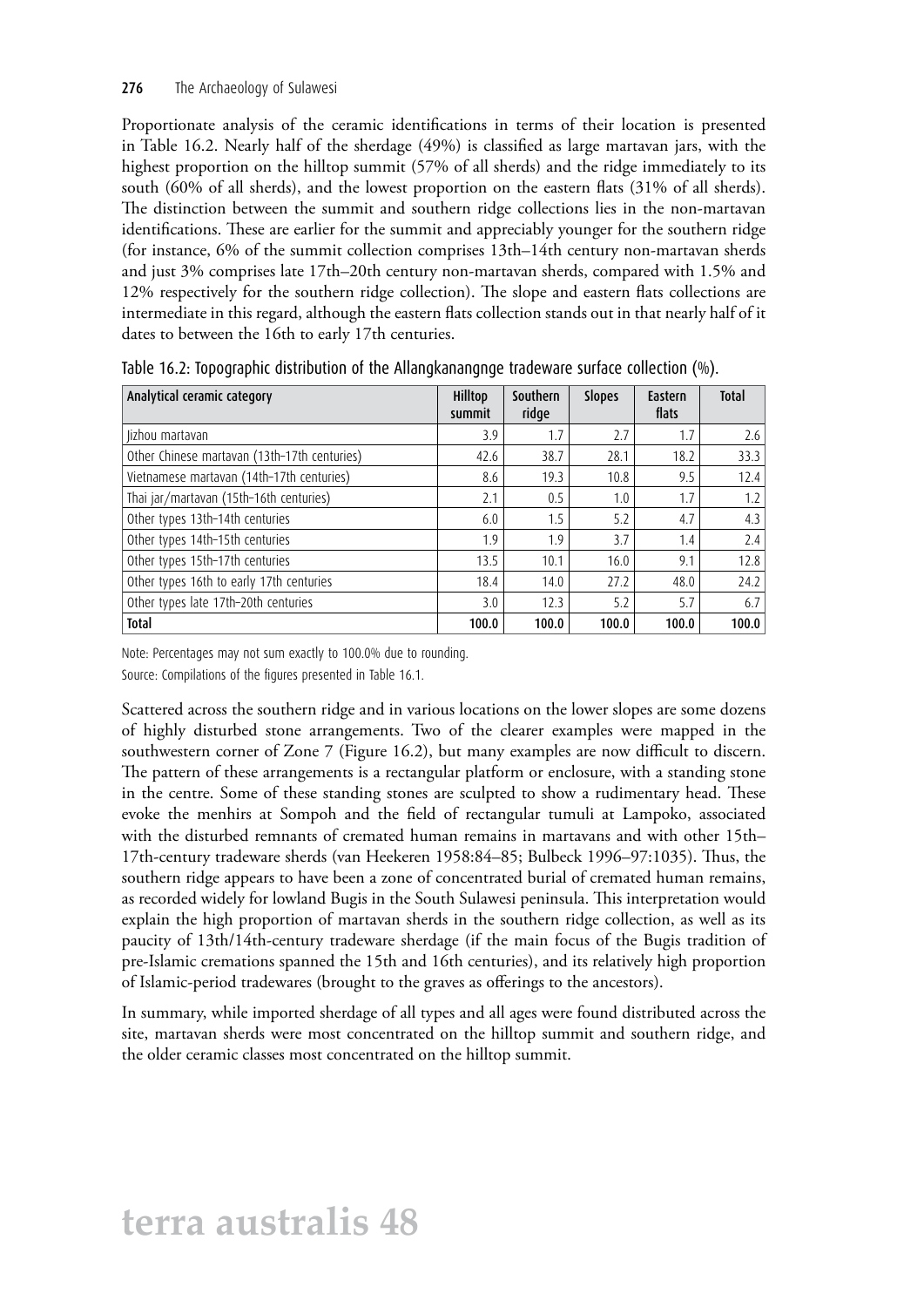#### **Site excavation and chronology**

Four 1 m<sup>2</sup> test pits (TP) were excavated on the raised earth platform within the walled area containing old graves (Zone 1). TP1 was placed near the north stone wall, TP2 near the centre of the platform, TP3 towards the east stone wall, and TP4 extended TP1 1 m to the west (Figure 16.3). TP1 had been excavated in 1999 to a depth of around 0.4 m and then backfilled (Bulbeck and Caldwell 2008). This backfill was removed in 2005 and four further spits were excavated to sterile soil at a depth of 0.85 m. The other three test pits were excavated in 10–20 cm spits to sterile soil. A single unit of 40 cm was removed below the lowest spit of TP4 to include a distinctive feature that descended into the sterile soil.

The stratigraphy in each of the test pits included deposit recorded during excavation as dark silty sand in the upper spits and yellowish silty sand in the lower spits. $^3$  The dark sand contained the denser remains of habitation, whereas the yellow sand extended between deposit with light evidence for occupation higher up and sterile deposit at the base. TP4 was unusual in having a hole filled with black sand at the base of the excavation. All test pits produced one or more tradeware sherds, with their identifications provided in Table 16.3. Their estimated age in relation to stratigraphic depth and radiometrically dated samples (calibrated using Oxcal 4.2; Bronk Ramsey 2016) are illustrated in Figures 16.5–16.8.

| Ceramic identification                | TP <sub>1</sub>                 | TP <sub>2</sub>          | TP3                      | TP4                      |
|---------------------------------------|---------------------------------|--------------------------|--------------------------|--------------------------|
| C11-12 Vietnam/Guangdong brownware    | Spit 6                          |                          |                          |                          |
| C12-14 'Yueh' olive-greenware         | Spit 4 (2)                      |                          | Spit 3                   |                          |
| C13-14 Dehua whiteware                | -                               | -                        | Spit 3                   | $\overline{\phantom{0}}$ |
| C13-14 Yuan celadon                   | Spit 6                          |                          |                          |                          |
| C14 Dehua whiteware                   | Spit 7                          |                          | $\overline{\phantom{a}}$ |                          |
| C14-15 Dehua whiteware                | Spit 5                          |                          | Spit 3                   | -                        |
| C14-15 Ming celadon                   | Spit 5                          |                          |                          |                          |
| C15 Sancai                            |                                 |                          | Spit 1                   |                          |
| C15 Ming whiteware                    | -                               |                          | Spit 2                   | $\overline{\phantom{0}}$ |
| C15 Ming celadon                      | -                               |                          | Spit 1                   | Spit 3                   |
| C15-16 Sawankhalok tempayan           | Spit 5                          |                          | -                        |                          |
| C15-16 Thai coarse brownware tempayan | Spit 1                          |                          |                          |                          |
| C15-16 Guangdong brownware tempayan   | Spit 4; Spit 5 (2)              | -                        | $\overline{\phantom{0}}$ | Spit 3                   |
| C15-16 Go Sanh tempayan               | Spit 4 (2)                      | $\overline{\phantom{0}}$ | $\overline{\phantom{0}}$ | Spit 2                   |
| C15-16 Ming celadon                   | Spits 2, 3, 4                   |                          |                          |                          |
| C16 Sawankhalok black-and-white       | Spit 2                          |                          | -                        | -                        |
| C16 Ming blue-and-white               |                                 | Spit 1                   |                          |                          |
| C16 Ming Swatow blue-and-white        | Spits 1, 2                      |                          |                          |                          |
| C16-17 Ming Wanli blue-and-white      | Spit 3                          | $\overline{\phantom{0}}$ |                          | $\overline{\phantom{0}}$ |
| C15-17 Guangdong brownware tempayan   | Surface (2), Spit 1, Spit 3 (3) | $\overline{\phantom{0}}$ | Spit 1                   |                          |
| C16-17 Coarse red tempayan            |                                 |                          | Spit 1                   | Spit 5                   |

Table 16.3: Tradewares excavated from Allangkanangnge.

Source: David Bulbeck's laboratory notes.

<sup>3</sup> Munsell colour readings were taken only for the sediment in Spits 1–6 of TP1, which was consistently very dark grey (Hakim et al., this volume). For consistency's sake, the sediment colours in Figures 16.5–16.8 are field descriptions.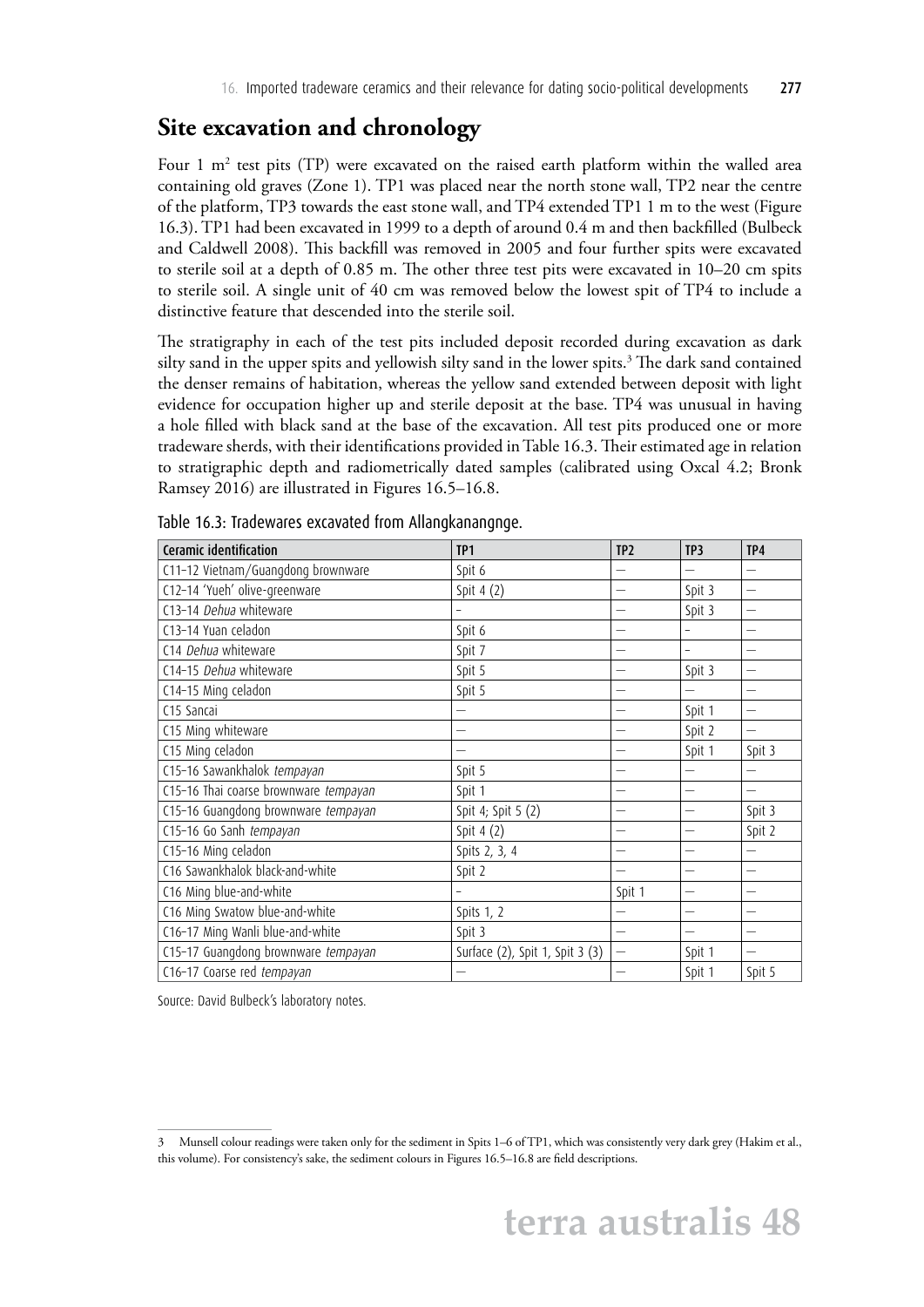

Figure 16.5: East, south and west stratigraphic sections of TP1, Allangkanangnge ri Latanete, with tradeware datings.

The figure is a composite of the 1999 and 2005 excavations. The lower black excavation deposit relates to the resumption of excavation in 2005.

Source: Budianto Hakim's fieldwork records.





Source: Budianto Hakim's fieldwork records.



Figure 16.7: Stratigraphic section of west wall of TP3, Allangkanangnge ri Latanete, with tradeware datings.

Source: Budianto Hakim's fieldwork records.



#### Figure 16.8: Stratigraphic section of west wall of TP4, Allangkanangnge ri Latanete, with tradeware datings.

Source: Budianto Hakim's fieldwork records.

Field records from the 1999 and 2005 excavations of TP1 were combined for analysis and the result is presented here as a single excavation. The most consistent interpretation of depth and age is obtained by focusing on the upper limit of the range of tradeware date estimates (Figure 16.5). This would imply a dating of around the 17th century for Spits 1–3, the 16th century for Spits 4 and 5, and the 14th century for Spits 6 and 7. This chronological interpretation indicates increasing age of the recovered ceramics with increasing stratigraphic depth.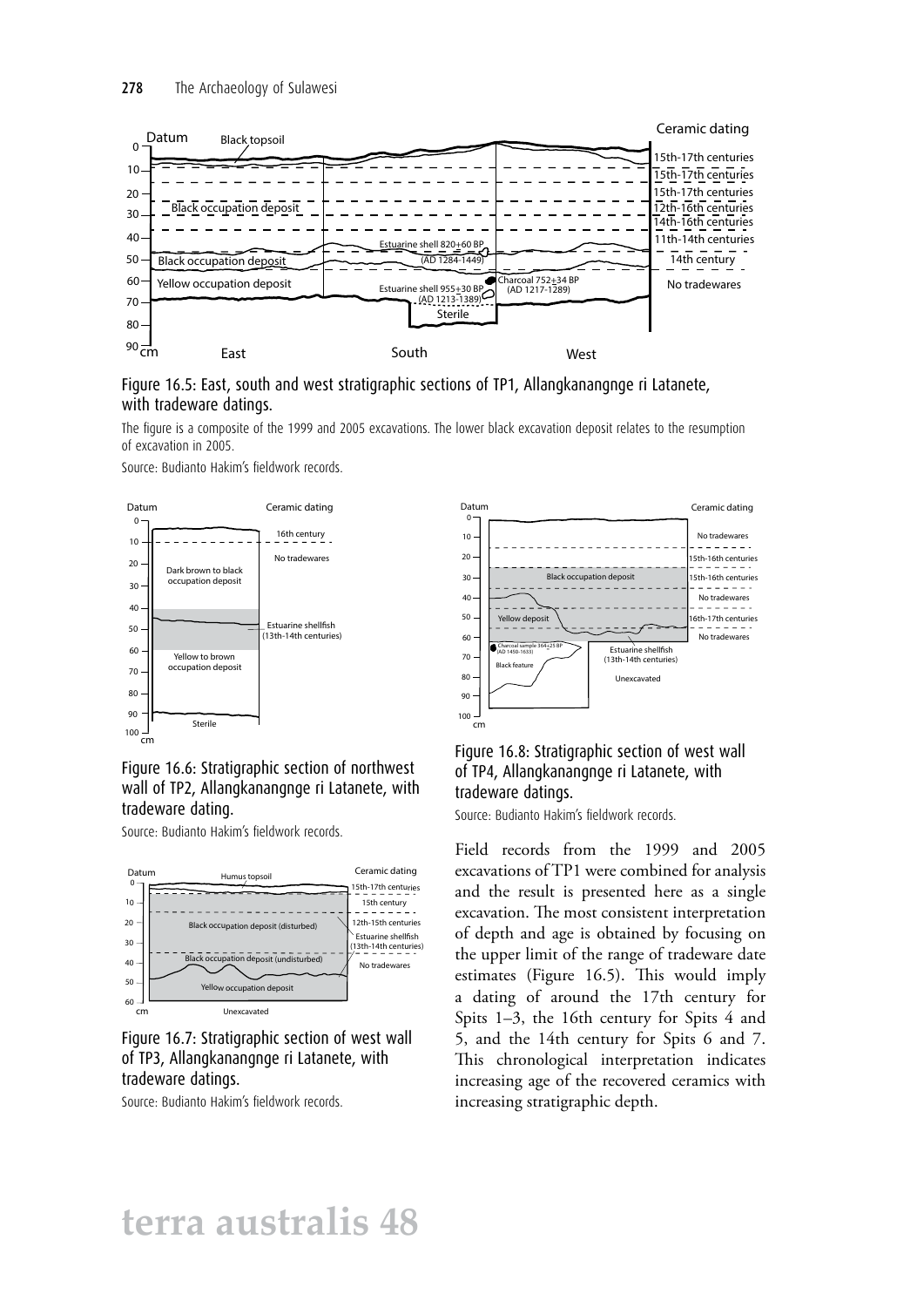The three radiometrically dated samples support this chronology. After allowing for the marine reservoir effect, the upper estuarine shell sample recovered from the base of Spit 6 and dated to 820±60 BP (ANU-11352) has a median calibrated date in the 14th century. This corresponds to the 14th-century dating for Spits 6 and 7 inferred from the tradewares. The two radiometrically obtained dates from Spit 8, which produced no tradewares, suggest initial occupation in the 13th century: one date spans the 13th–14th centuries and one lies squarely in the 13th century.4

The excavation of TP2 produced only a modest quantity of remains (Hakim et al., this volume). Nonetheless, the 16th-century dating for its single tradeware, from Spit 1 (Figure 16.6), is consistent with the inferred dating of the late occupation of the site to the 16th/17th centuries, and with a 13th/14th-century dating for the estuarine shellfish (as indicated by the radiometric dates on the TP1 shellfish) from the interface between the dark and yellow occupation deposit at Spit 4, three spits beneath Spit 1.

TP3 produced a small number of sherds from the top three spits, which include a topsoil layer and a disturbed deposit in the second and third spits. The topsoil and underlying disturbed deposit would be respectively dated to the 17th and 15th centuries, with reference to the upper limit of the range of ceramic datings (Figure 16.7). The presence of estuarine shellfish throughout most of the deposit is consistent with a 13th/14th-century onset of occupation corresponding to the undisturbed deposit at excavated depths beneath 35 cm, and the incorporation of some of these shellfish remains within the overlying disturbed occupation deposit.

TP4 is more problematic in terms of its chronological implications. The simplest interpretation is a 16th-century dating throughout the deposit, including the median calibrated date of the charcoal sample (364±25 BP, Wk-29737) recovered from the black sandy feature towards the base of the excavation. However, there is a suggestion of an inverted stratigraphy in that 13th/14th-century estuarine shellfish (predominantly *Telescopium telescopium*) was recovered throughout much of the deposit that lies above the black sandy feature (Figure 16.8). As discussed elsewhere (Hakim et al., this volume), this stratigraphic inversion would be consistent with the burial of human cremated remains within the black feature to produce the sample submitted for Carbon-14 dating.

An important finding from the 1999 OXIS excavation was the recovery of large numbers of rice phytoliths (approximately 500 to 1700) from each of the 5 g sediment samples in TP1 Spits 1 to 6. The phytoliths reflect the pounding and final winnowing of rice that had been cultivated and harvested elsewhere. It is not possible to say whether the rice was from dryland or wetland fields, but they provide a record of rice cultivation between the 14th and 16th/17th centuries (Bulbeck and Caldwell 2008). Sediment samples were not collected during the 2005 excavations and we are unable to report on phytolith evidence from any of the other excavated spits. We are, however, able to infer occupation at Allangkanangnge by the 13th century.

### **Imported ceramics analysis**

Initial occupation of Allangkanangnge can be securely dated to the 13th century based on the two deepest radiometric dates obtained from TP1 (Figure 16.5). The only suggestion of earlier occupation derives from the c. 12th-century dating proposed for the Vietnam/Guangdong brownware sherd from Spit 6 in TP1 and the 'Yueh' olive-greenware sherds in TP1 and TP3 (Table 16.3). However, there are two reasons why this 12th-century dating should not be taken

<sup>4</sup> With regard to the radiometrically dated samples of marine shellfish, the upper sample was the *Telescopium telescopium* gastropod and the lower sample was the *Pinctada margaritifera* oyster (Hakim et al., this volume, where the uncertainties of the resulting dates are discussed).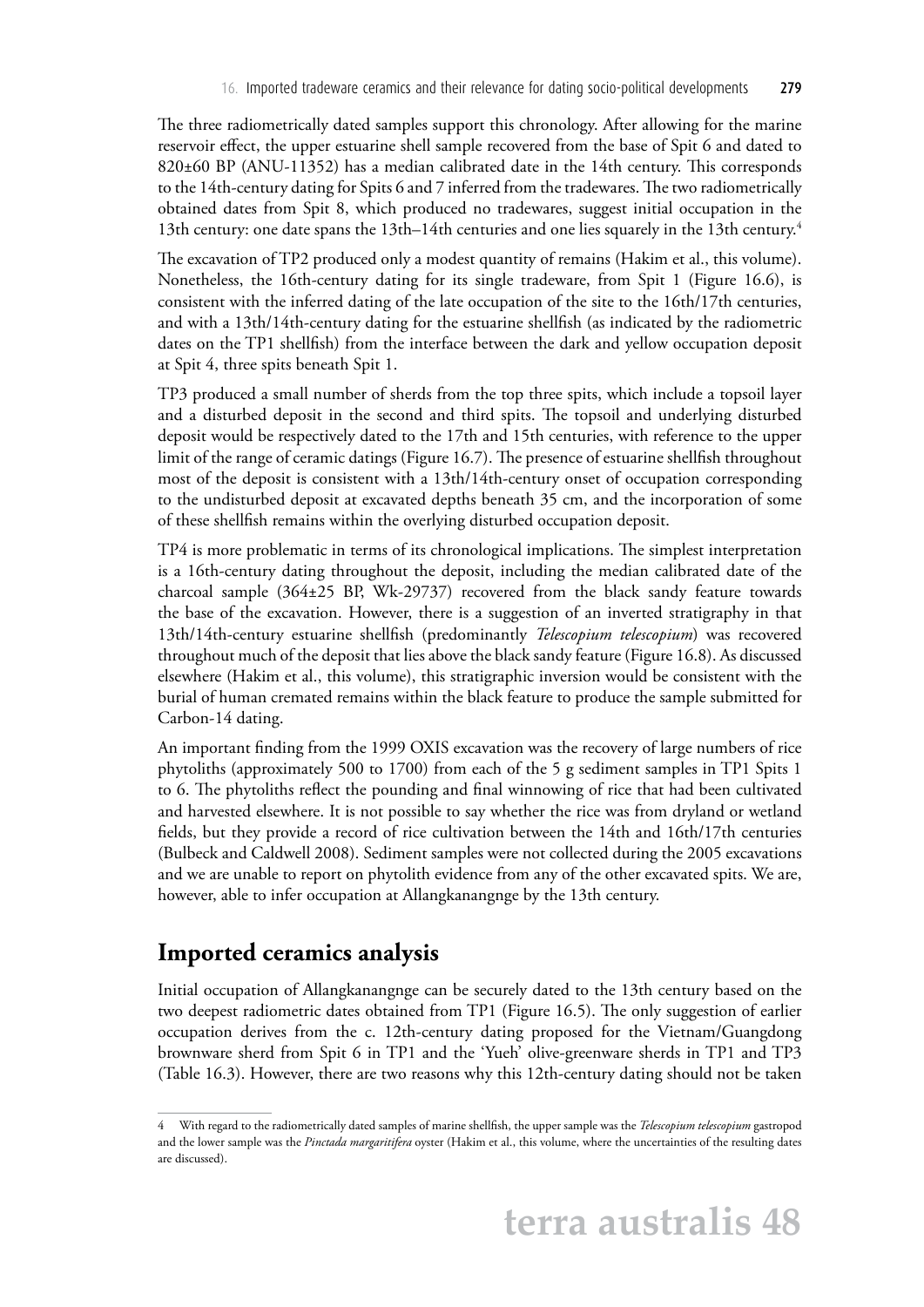at face value. First, small tradeware sherds can be difficult to identify; second, tradewares may have remained in use long after the time of their manufacture (Fenner and Bulbeck 2013).<sup>5</sup> The c. 13th-century basal dating for a substantial number of Allangkanangnge tradewares (Table 16.1) agrees with the site's earliest radiometric dates, pointing to initial occupation during that century.

Occupation of Allangkanangnge until the 16th/17th centuries is indicated by the most recent of the excavated tradeware sherds (Table 16.3), and by the charcoal date from TP4, even if the sample suffers from stratigraphic inversion (Figure 16.8). The final date for the main period of occupation can be further narrowed to the 17th century based on the 17th-century dating of a large number of sherds from the surface collection (Table 16.1).

The ceramic evidence from Allangkanangnge corresponds with that from Tinco, an early Bugis pre-Islamic palace centre in the Walennae valley. A survey in 1986 yielded a large surface collection of 2180 imported ceramic sherds (Kallupa et al. 1989) and recent work by Hasanuddin (2015) has produced Carbon-14 dates. Both sites now have Carbon-14 dates between the 13th and 16th/17th centuries AD and a corresponding preponderance of 13th/14th–17th-century imported ceramics (Table 16.4). The site of Talaborong in Gowa, with its potentially pre-13thcentury date and ceramics dating back to the 12th century, hints at an even earlier onset for the arrival of imported ceramics into South Sulawesi, but may be more prudently interpreted as consistent with the Allangkanangnge/Tinco chronology. This is certainly the case for the Salabu and Pinanto sites in Luwu, whose 15th–17th-century ceramics correspond well with their median 15th–17th-century Carbon-14 dates. In summary, where Carbon-14 determinations can be related to imported ceramics at Allangkanangnge and other South Sulawesi sites, their dating is in good agreement.

| Site                            | Date      | Laboratory<br>code | Dated material                               | 95%<br>calibrated<br>range <sup>(a)</sup> | Main<br>ceramics<br>dating     | Reference(s)                            |
|---------------------------------|-----------|--------------------|----------------------------------------------|-------------------------------------------|--------------------------------|-----------------------------------------|
| Talaborong, Gowa <sup>(b)</sup> | 920±70 BP | ANU 5924           | Burnt bone<br>collected from<br>site surface | AD.<br>720-1392                           | $12th-14th$<br>centuries       | Bulbeck 1992                            |
| Tinco, Soppeng                  | 760±30 BP | Beta-324215        | Excavated<br>charcoal                        | AD.<br>1218-1283                          | $13th/14th-$<br>17th centuries | Hasanuddin 2015;<br>Kallupa et al. 1989 |
| Allangkanangnge                 | 752±34 BP | Wk-17818           | Excavated<br>charcoal                        | AD.<br>1217-1289                          | $13th/14th-$<br>17th centuries | This paper                              |
| Salabu, Luwu                    | 400±60 BP | Wk-7336            | Excavated pig<br>tooth                       | AD<br>1424-1637                           | $15th-17th$<br>centuries       | Bulbeck and<br>Caldwell 2000            |
| Pinanto, Luwu                   | 390±90 BP | ANU 11355          | Excavated<br>charcoal                        | AD.<br>1323-1796                          | $15th-17th$<br>centuries       | Bulbeck and<br>Caldwell 2000            |
| Tinco, Soppeng                  | 380±30 BP | Beta-324216        | Excavated<br>charcoal                        | AD.<br>1440-1630                          | $13th/14th-$<br>17th centuries | Hasanuddin 2015;<br>Kallupa et al. 1989 |
| Allangkanangnge                 | 364±25 BP | Wk-29737           | Suspected<br>human ashes                     | AD.<br>1450-1633                          | $13th/14th-$<br>17th centuries | This paper                              |
| Tinco, Soppeng                  | 320±30 BP | Beta-324217        | Excavated<br>charcoal                        | AD.<br>1481-1644                          | $13th/14th-$<br>17th centuries | Hasanuddin 2015;<br>Kallupa et al. 1989 |

| Table 16.4: Carbon-14 dates on charcoal and bone from South Sulawesi sites with imported ceramics. |  |
|----------------------------------------------------------------------------------------------------|--|
|----------------------------------------------------------------------------------------------------|--|

(a) Calibrated using Oxcal 4.2 (Bronk Ramsey 2016).

(b) Recorded during the Makassar survey. The date was obtained from the apatite fraction of the bone, which reduces the date's reliability (Bulbeck, this volume).

<sup>5</sup> Indeed, the lowest occupation level in TP1, from which the early radiometric dates come, yielded no identifiable tradewares, only earthenwares.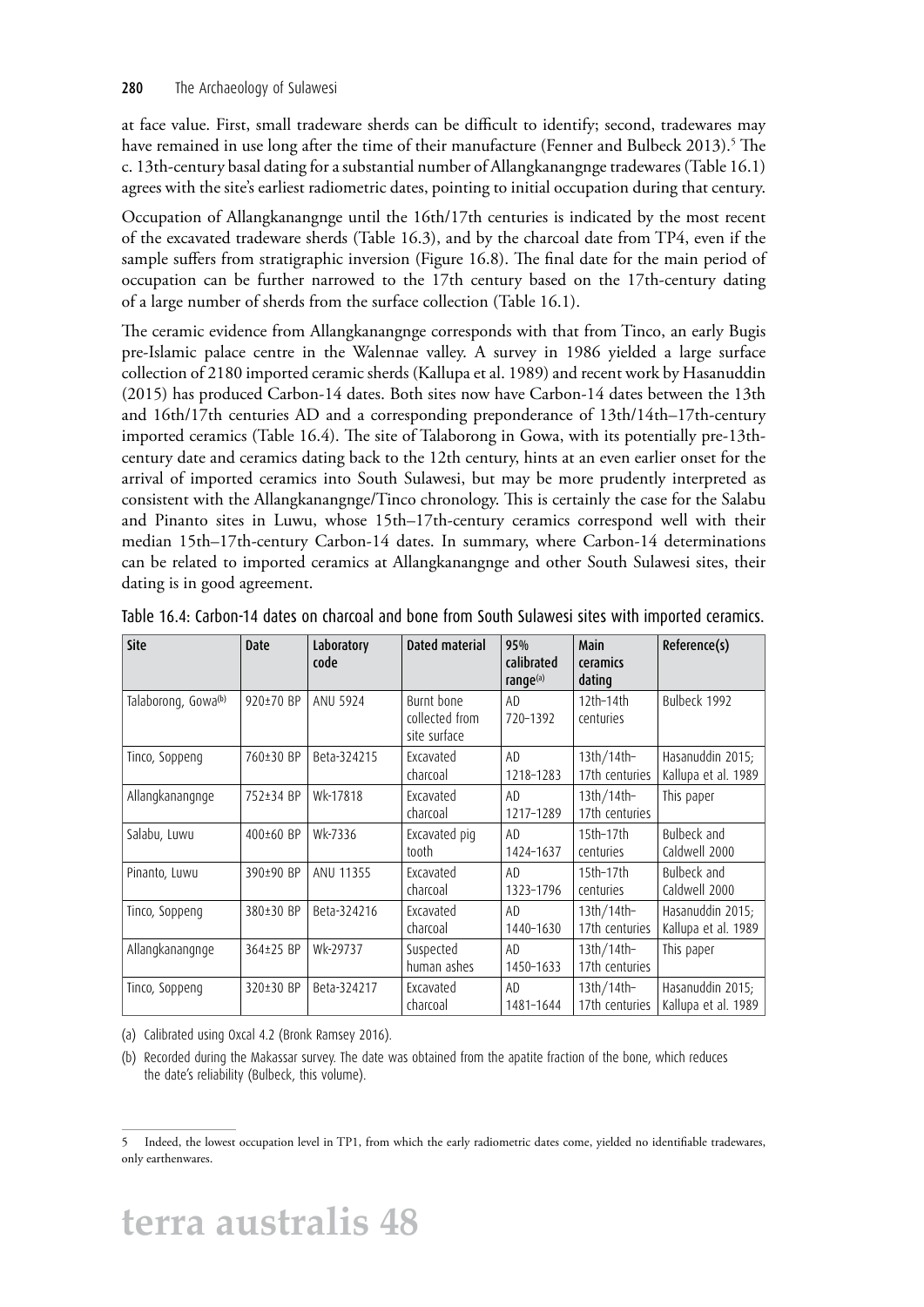The excavated tradeware sherds from Allangkanangnge include a strong representation of *tempayan* or large stoneware jars (17 of 39 sherds, 44%), mainly from production centres in China or Vietnam (Table 16.3). A similar ratio (1048 of 2120 sherds, 49%) was noted for the surface collection (Table 16.1). Despite dating to a similar time frame, in other ways the excavated and surface assemblages are dissimilar. For instance, Swatow, Ming blue-and-white and Sawankhalok monochromes, the three most frequent non-*tempayan* classes from the surface collection, are represented by none, or at most one, of the excavated sherds. One reason for this discrepancy may be the small size of the excavated assemblage, compared to the much larger (and hence more reliable) sample obtained during the surface survey.

Two remarkable features of the Allangkanangnge tradewares are the high frequencies of early whitewares and Jizhou iron-painted wares, coupled with relatively low concentrations of early monochromes and 16th-century Chinese blue-and-white sherds. Table 16.5 shows that, in the context of all surveyed Bugis sites known to the authors, 53% of early whitewares and 64% of Jizhou sherds were obtained at Allangkanangnge, compared with just 7% of early monochromes and 16th-century Chinese blue-and-white. Allangkanangnge's high proportion of early whitewares may be attributed to the importance of Cina as an early Bugis kingdom (Bulbeck and Caldwell 2000), while its high proportion of Jizhou sherds reflects the frequent association of Jizhou wares with pre-Islamic palace centres (Caldwell and Bougas 2004). In terms of relatively high proportions of pre-Ming compared to 16th-century sherdage, the only other potentially comparable collection from a Bugis site is a small collection from Watampone (the historical capital of the major Bugis kingdom of Bone) studied by Orsoy de Flines (Table 16.5). Based on age estimates from the Bugis chronicle of Bone, its first rulers would date to the 14th century (Macknight and Mukhlis n.d.; Bulbeck 1992:Figure 13-13); regrettably, the archaeological circumstances of the Watampone sherd collection and how it may relate to the establishment of Bone are unknown.

| Site/s                                                | Early white-<br>wares <sup>(a)</sup> | Early mono-<br>chromes <sup>(b)</sup> | Jizhou         | 16th-century<br>$Ming^{(c)}$ |
|-------------------------------------------------------|--------------------------------------|---------------------------------------|----------------|------------------------------|
| Allangkanangnge <sup>(d)</sup>                        | 84                                   | 13                                    | 55             | 256                          |
| Other Cenrana suspected palace centres <sup>(e)</sup> | 0                                    | 0                                     | $\theta$       | 142                          |
| Tosora/Sengkang <sup>(f)</sup>                        | $\overline{0}$                       | $\theta$                              | 2              | 39                           |
| Watampone <sup>(f)</sup>                              | 9                                    | 13                                    | $\overline{2}$ |                              |
| Other Bone sites <sup>(f)</sup>                       | $\overline{0}$                       | 2                                     |                | 92                           |
| Utti Batue suspected palace centre <sup>(e)</sup>     |                                      | $\theta$                              | 3              | 271                          |
| Palopo tumuli <sup>(f)</sup>                          | $\theta$                             | $\overline{2}$                        | $\theta$       | 12                           |
| Other Luwu Bugis sites <sup>(e)</sup>                 | 10                                   | 4                                     | 6              | 94                           |
| Tinco palace centre <sup>(g)</sup>                    | 13                                   | 79                                    | 3              | 284                          |
| Other Soppeng sites <sup>(g)</sup>                    | 3                                    | 18                                    | $\theta$       | 153                          |
| Sidrap suspected palace centres <sup>(h)</sup>        | 13                                   | 10                                    | 5              | 781                          |
| Other Sidrap sites <sup>(h)</sup>                     | 25                                   | 39                                    | 9              | 1525                         |
| Total Bugis sites                                     | 158                                  | 180                                   | 86             | 3650                         |
|                                                       |                                      |                                       | Percentages    |                              |
| Allangkanangnge                                       | 53.2                                 | 7.2                                   | 64.0           | 7.0                          |
| Other Cenrana suspected palace centres                | 0.0                                  | 0.0                                   | 0.0            | 3.9                          |
| Tosora/Sengkang                                       | 0.0                                  | 0.0                                   | 2.3            | 1.1                          |
| Watampone                                             | 5.7                                  | 7.2                                   | 2.3            | 0.3                          |
| Other Bone sites                                      | 0.0                                  | 1.1                                   | 1.2            | 2.5                          |
| Utti Batue suspected palace centre                    | 0.6                                  | 0.0                                   | 3.5            | 7.4                          |

Table 16.5: Comparison of selected Allangkanangnge tradeware classes with other Bugis collections.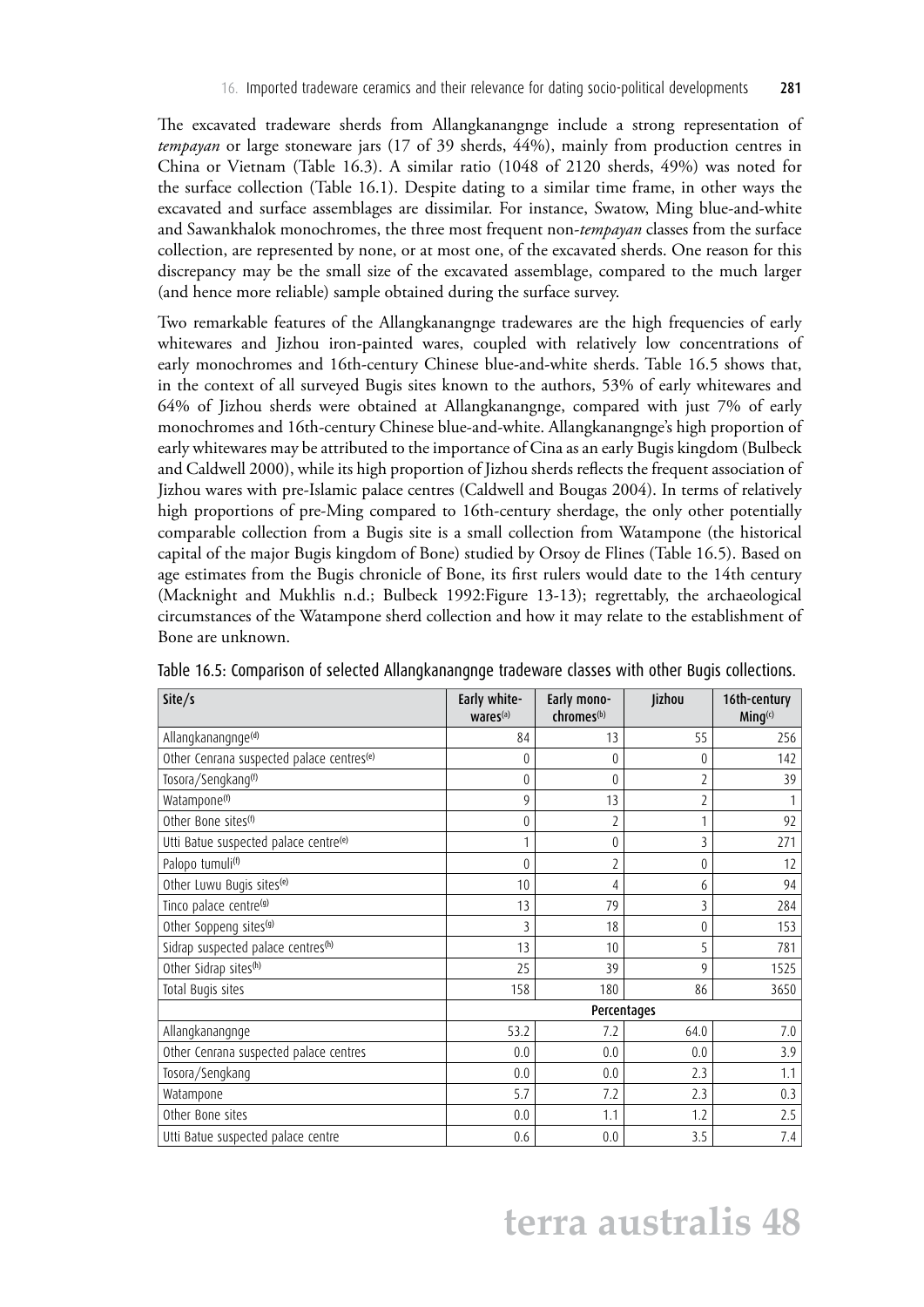#### 282 The Archaeology of Sulawesi

| Site/s                          | Early white-<br>$Wares^{(a)}$ | Early mono-<br>chromes <sup>(b)</sup> | Jizhou | 16th-century<br>$Minq^{(c)}$ |
|---------------------------------|-------------------------------|---------------------------------------|--------|------------------------------|
| Palopo tumuli                   | 0.0                           | 1.1                                   | 0.0    | 0.3                          |
| Other Luwu Bugis sites          | 6.3                           | 2.2                                   | 7.0    | 2.6                          |
| Tinco suspected palace centre   | 8.2                           | 43.9                                  | 3.5    | 7.8                          |
| Other Soppeng sites             | 1.9                           | 10.0                                  | 0.0    | 4.2                          |
| Sidrap suspected palace centres | 8.2                           | 5.6                                   | 5.8    | 21.4                         |
| Other Sidrap sites              | 15.8                          | 21.7                                  | 10.5   | 41.8                         |
| Total Bugis sites               | 100.0                         | 100.0                                 | 100.0  | 100.0                        |

(a) Includes Dehua and Qingbai whitewares.

(b) Includes 'Yueh' olive-greenwares and Yuan celadons.

(c) Includes Ming blue-and-white, Ming overglaze enamelled and Ming Swatow (combined).

(d) Tables 16.1 and 16.3 (this paper).

(e) Bulbeck and Caldwell (2000).

(f) Oudheidkundige Dienst in Indonesia (1949:12–13); Bulbeck (1996–97).

(g) Kallupa et al. (1989).

(h) Druce (2009); suspected palace centres include Suppak pre-Islamic centre/Makaraié/Indok Lompoa, Watang Sidenreng and Alitta.

Table 16.5 also provides a context for interpreting the histogram of tradeware datings in Figure 16.3. As documented by Kallupa et al. (1989) for Soppeng, and Bulbeck (1992) for Makassar, the available quantities of imported ceramics in South Sulawesi evidently increased continuously from the 13th/14th centuries to the 17th century, which would offer a sufficient explanation for the increase over time in the tradewares recorded for Allangkanangnge during its pre-Islamic period. That is, Figure 16.3 suggests continual occupation of at an intensive level throughout the 13th (or 14th) to 16th centuries, followed by a 17th-century decline.

### **Historical interpretation**

The sherdage from Allangkanangnge provides clear, unequivocal evidence that the process of social complexification (state formation) in Bugis-speaking areas of South Sulawesi was underway by the 13th century AD. This process was closely linked to the availability of foreign prestige goods, of which sherds of Chinese and Southeast Asian ceramics have persisted in the archaeological records. The bulk of the exotic imports at Allangkanangnge would likely have been cloth, including Gujarati blockprint cloths, of which there are several examples from South Sulawesi highlands dated to the 14th–16th centuries (Guy 1998). Bulbeck and Caldwell (2000) have argued that trade and agriculture were two sides of the same economic coin, and that the development of complex society in South Sulawesi was a continuous process from the 13th century onwards. The two-stage 'Age of La Galigo' model of early trade-based kingdoms and post-1400 agricultural kingdoms proposed by Pelras (1996) finds no support in the historical or archaeological record. Neither does his suggestion of an intervening 'Age of Chaos' as one political economy replaced another.

The control of prestige goods imported from Java and Sumatra, and perhaps through the southern Philippines as well, and paid for by the export of rice to the Moluccas and Malacca, drove the development of Bugis political hierarchies in the 13th–17th centuries. The first driving force was symbolic, in that luxury or prestige goods articulated and promoted social hierarchy and political control. The second was the means by which these goods were paid for: with its relatively small population and extensive fertile lowlands, South Sulawesi has in most years produced more rice than its inhabitants can consume (Caldwell and Bougas 2004). When the Dutch admiral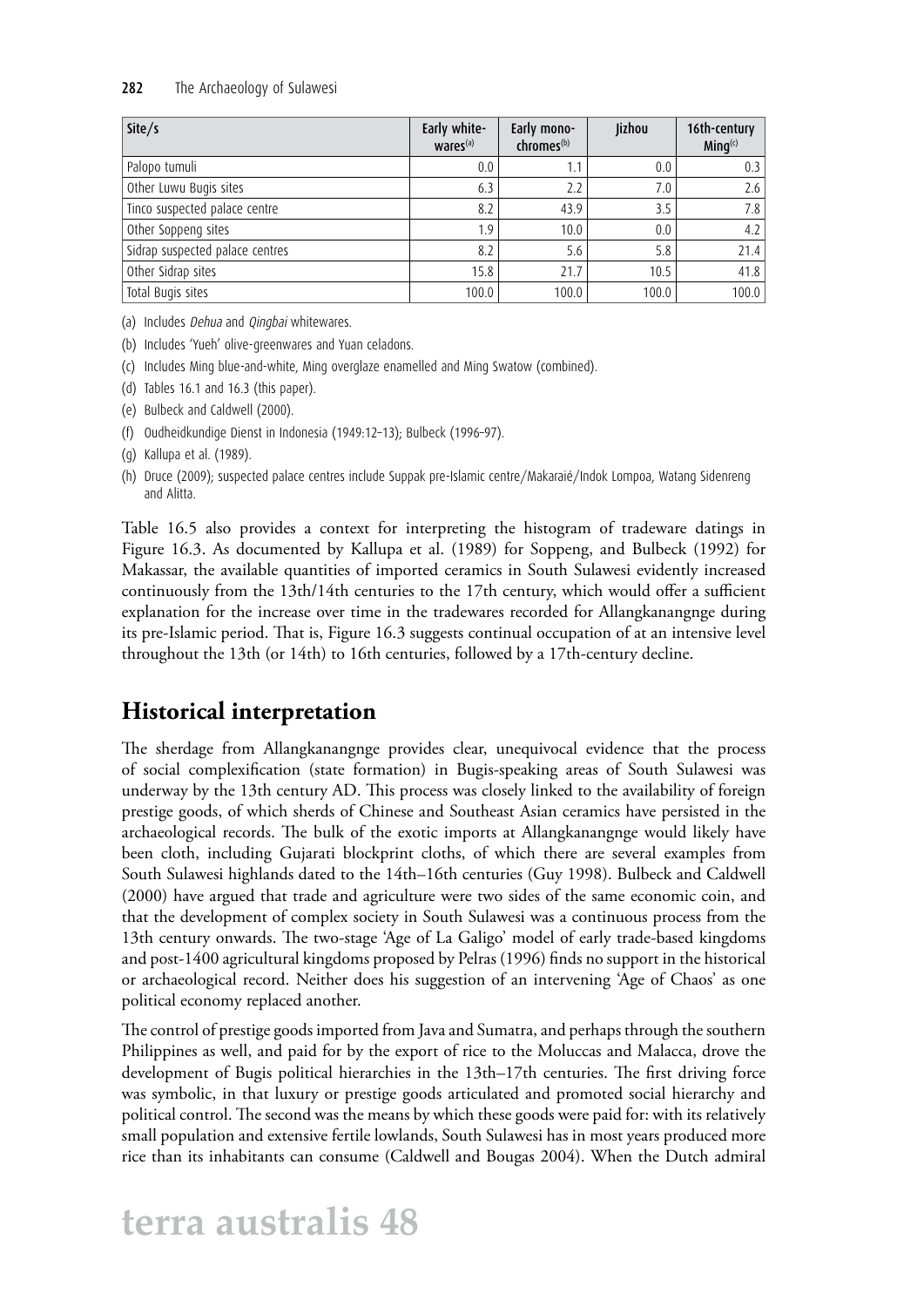Cornelis Speelman sailed into the harbour at Bantaeng in 1667, he seized 800 tons of rice laden on ships for export to other parts of the archipelago (Andaya 1981:78); even today, South Sulawesi is a net exporter of rice (Hajramurni 2015). The numerous rice phytoliths recovered from TP1 in 1999 shows that rice cultivation was established at or near Allangkanangnge from the 14th century onwards.

Estuarine shell dating from 13th/14th century was recovered from all of the test pits, implying that the coast then lay considerably closer to Allangkanangnge than is currently the case (Hakim et al., this volume). Allangkanangnge lay on a hill overlooking a shallow valley leading to the Cenrana River, providing access to the central South Sulawesi lowlands and the coast. The valley has a flat alluvial floor, and the northern end, which abuts the Cenrana River, floods regularly in the wet season. It is possible that the valley floor as far as Allangkanangnge was once flooded, which would have made the hill an ideal location to control both the trade of imported goods into the central Bugis lowlands in return for surplus rice cultivation (Kallupa et al. 1989). Excavations around the swamps on the northern side of the Cenrana river (Nur and Hakim 2010) also indicate early wet-rice cultivation. Providing enough rice could be harvested to generate a surplus as well as meet local demand, the trade of exotic prestige goods in return for exported rice would have been lucrative for a controlling elite. The retreat of the sea, as measured by retreating estuarine influences (Gremmen 1990) could have been caused by a combination of tectonic uplift, falling sea levels during the Little Ice Age, and the accumulation of riverine silts from agriculture as lowlands and hill slopes were cleared for agriculture. These silts would over time have improved the fertility of the soils surrounding Allangkanangnge and encouraged rice production. The stratigraphically secure 14th-century dating for the deepest rice phytoliths documented for Allangkanangnge is the oldest direct evidence for intensive rice cultivation in South Sulawesi. However, it seems probable that rice was cultivated at Allangkanangnge from initial occupation in the 13th century onwards.

#### **Conclusions**

Research on the historical archaeology of South Sulawesi's pre-Islamic polities (e.g. Kallupa et al. 1989; Bulbeck 1992; Bulbeck and Caldwell 2000; Druce 2009) has relied primarily on tradeware identifications for dating the recorded sites. Recent excavations at the Bugis palace centres of Allangkanangnge and Tinco have produced Carbon-14 determinations that match the 13th/14th–16th/17th-century dating for the bulk of the imported ceramics documented at these sites and, by extrapolation, confirm the tradeware identifications proposed for other historical sites in South Sulawesi. Allangkanangnge is of particular interest for its large assemblages of early Chinese whitewares and cream and brown Jizhou jars, especially the latter, which are predominantly associated with pre-Islamic palace centres. This site is of major importance for understanding political developments during South Sulawesi's pre-Islamic period, including the role of rice production as an economic and political staple.

#### **Acknowledgements**

The Australian Research Council funded the 1999 fieldwork by OXIS at the Allangkanangnge site and paid for one of the radiocarbon dates. The British Academy funded the 2005 fieldwork season at the site. The Centre for Archaeological Research (The Australian National University) funded two of the radiocarbon dates, and the University of Hull paid for one radiocarbon date. The Australia-Indonesia Institute funded the laboratory work on the surveyed and excavated remains. The reviews by two anonymous referees are gratefully acknowledged.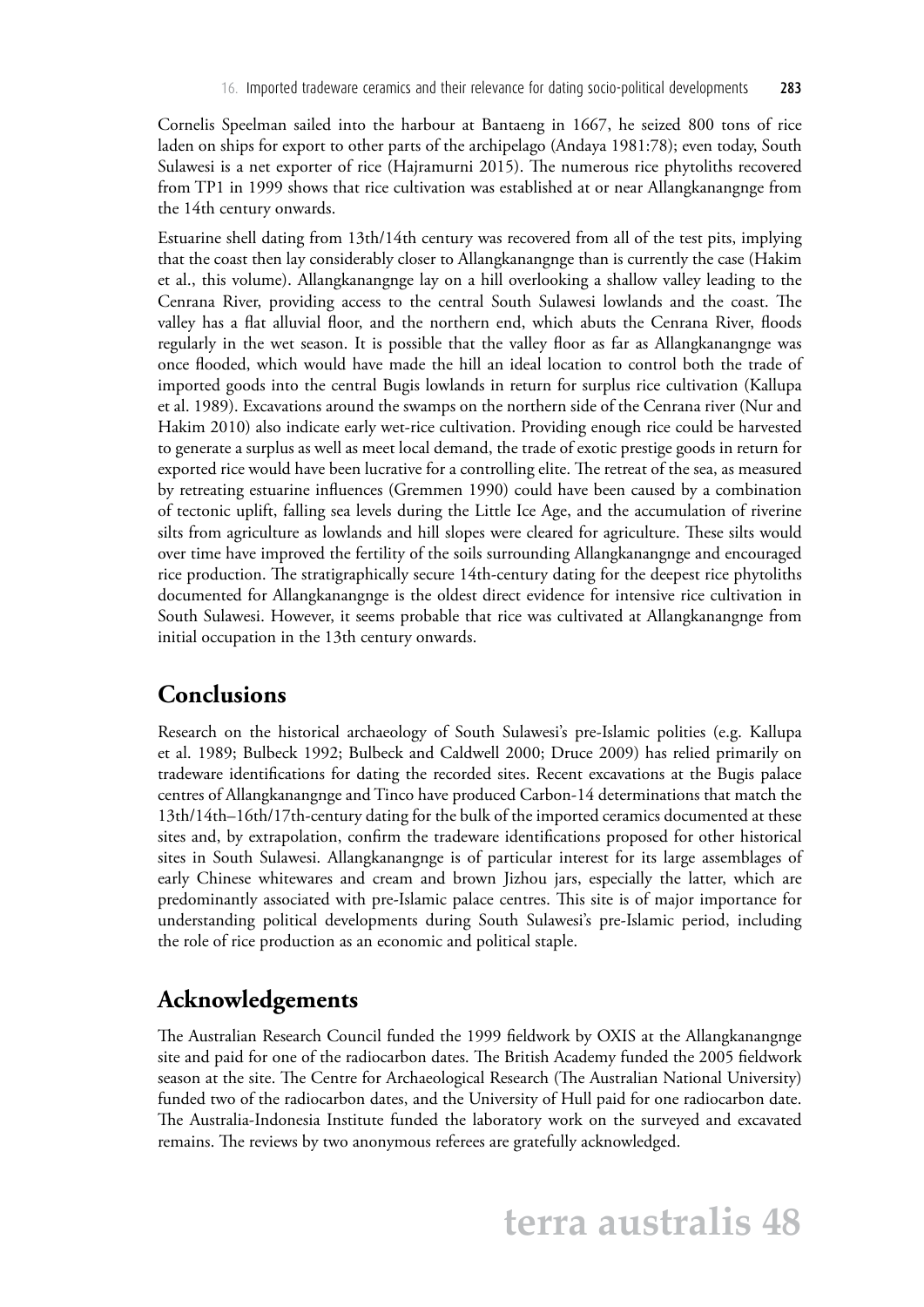### **Author biographies**

**David Bulbeck** Department of Archaeology and Natural History, School of Culture, History and Language, College of Asia and the Pacific, The Australian National University, Canberra, Australia

**Ian Caldwell** Archaeological Studies Program, University of the Philippines Diliman, Republic of the Philippines

**Stephen Druce** Academy of Brunei Studies, Universiti Brunei Darussalam, Brunei Darussalam

**Budianto Hakim** Makassar Archaeology Office, Makassar, South Sulawesi, Indonesia

**Campbell Macknight** College of Asia and the Pacific, The Australian National University, Canberra, Australia

### **References**

- Andaya, L.Y. 1981. *The Heritage of Arung Palakka: A History of South Sulawesi (Celebes) in the Seventeenth Century*. Verhandelingen van het Koninklijk Instituut voor Taal-, Land- en Volkenkunde 91. The Hague: Martinus Nijhoff.
- Bougas, W.A. 1998. Bantayan: An early Makassarese kingdom, 1200-1600 AD. *Archipel* 55(1):83–123. [doi.org/10.3406/arch.1998.3444](http://doi.org/10.3406/arch.1998.3444) (accessed 5 June 2018).
- Bronk Ramsey, C. 2013. *OxCal 4.2 manual*. [c14.arch.ox.ac.uk/oxcal/OxCal.html](http://c14.arch.ox.ac.uk/oxcal/OxCal.html) (accessed 27 October 2018).
- Bulbeck, F.D. 1992. A Tale of Two Kingdoms: The Historical Archaeology of Gowa and Tallok, South Sulawesi, Indonesia. Unpublished PhD thesis, School of Archaeology and Anthropology, The Australian National University, Canberra. [www.oxis.org/theses/bulbeck-1992.pdf](http://www.oxis.org/theses/bulbeck-1992.pdf) (accessed 5 June 2018).
- Bulbeck, D. 1996–97. The Bronze-Iron Age of South Sulawesi, Indonesia: Mortuary traditions, metallurgy and trade. In D. Bulbeck and N. Barnard (eds), *Ancient Chinese and Southeast Asian Bronze Age Cultures, Vol. II*, pp. 1007–1076. Taipei: Southern Materials Center Inc.
- Bulbeck, D. 2018. Holocene site occupancy in Sulawesi. In S. O'Connor, D. Bulbeck and J. Meyer (eds), *The Archaeology of Sulawesi: Current Research on the Pleistocene to the Historic Period*, pp. 93–116. Canberra: ANU Press.
- Bulbeck, D. and I. Caldwell. 2000. *Land of Iron: The Historical Archaeology of Luwu and the Cenrana Valley. Results of the Origin of Complex Society in South Sulawesi Project (OXIS)*. Hull: Centre for South-East Asian Studies, University of Hull. [www.oxis.org/books/land-of-iron.pdf](http://www.oxis.org/books/land-of-iron.pdf) (accessed 5 June 2018).
- Bulbeck, D. and I. Caldwell. 2008. *Oryza sativa* and the origins of kingdoms in South Sulawesi, Indonesia: Evidence from rice husk phytoliths. *Indonesia and the Malay World* 36(104):1–20. [doi.org/](http://doi.org/10.1080/13639810802016117) [10.1080/13639810802016117](http://doi.org/10.1080/13639810802016117) (accessed 5 June 2018).
- Caldwell, I. 1988. South Sulawesi A.D. 1300–1600: Ten Bugis Texts. Unpublished PhD thesis, Department of History, The Australian National University, Canberra. [www.oxis.org/theses/caldwell-1988.pdf](http://www.oxis.org/theses/caldwell-1988.pdf)  (accessed 5 June 2018).
- Caldwell, I. 1994. A report on fieldwork in Luwu with Bahru Kallupa and Iwan Sumantri in August 1994. *Baruga* 10:9–10.
- Caldwell, I. 1995. Power, state and society among the pre-Islamic Bugis. *Bijdragen tot de Taal-, Land- en Volkenkunde* 151(3):394-421. [doi.org/10.1163/22134379-90003038](http://doi.org/10.1163/22134379-90003038) (accessed 5 June 2018).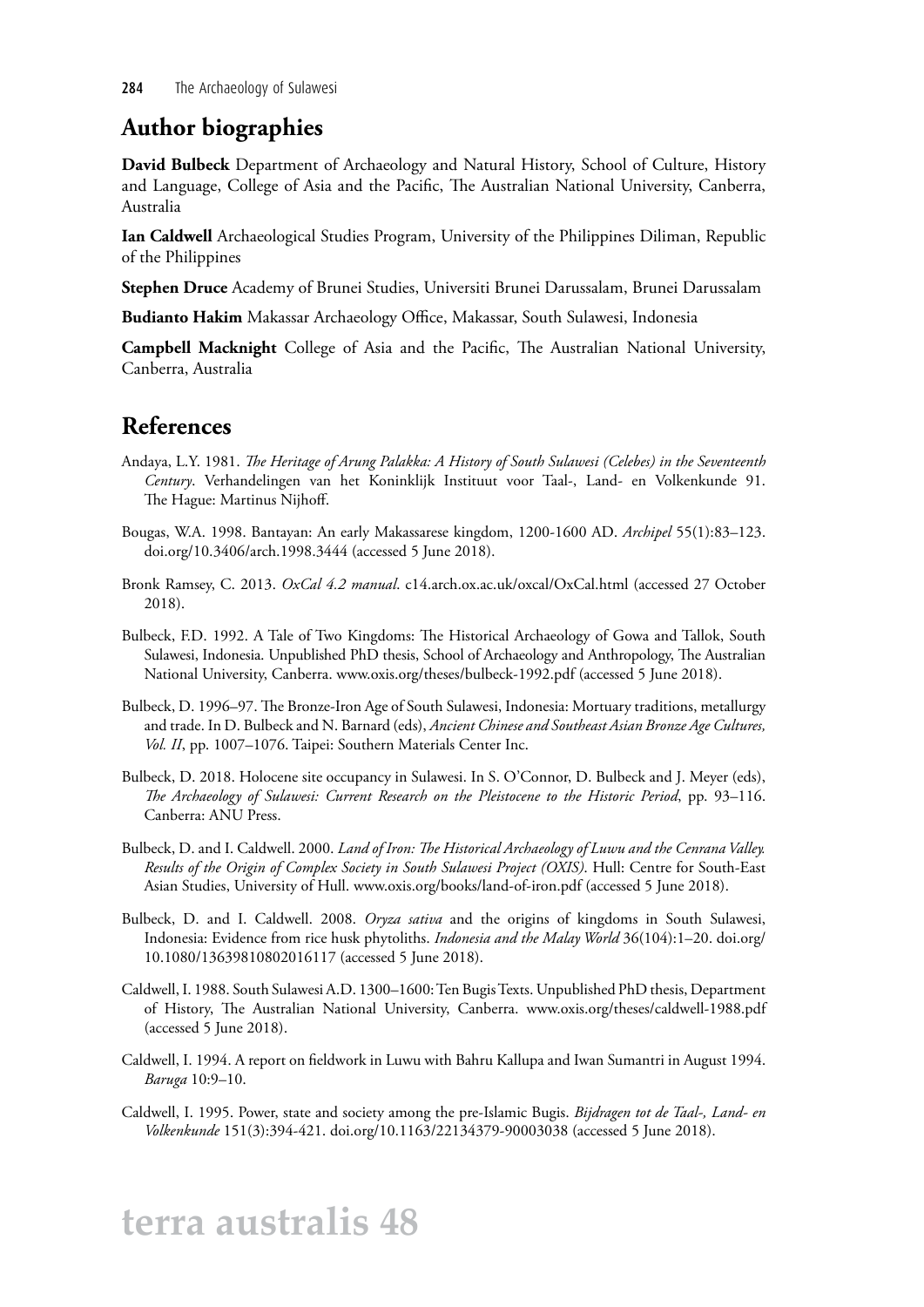- Caldwell, I. and W.A. Bougas. 2004. The early history of Binamu and Bangkala, South Sulawesi. *Bijdragen tot de Taal-, Land- en Volkenkunde* 160(4):456–510. [doi.org/10.1163/22134379-90003720](http://doi.org/10.1163/22134379-90003720) (accessed 5 June 2018).
- Caldwell, I. and K. Wellen. 2017. Finding Cina: A new paradigm for early Bugis history. *Bijdragen tot de Taal-, Land- en Volkenkunde* 173(2/3):296–324. [doi.org/10.1163/22134379-17302004](http://doi.org/10.1163/22134379-17302004) (accessed 5 June 2018).
- Druce, S.C. 2009. *The Lands West of the Lakes: A History of the Ajattappareng Kingdoms of South Sulawesi, 1200 to 1600 CE*. Verhandelingen van het Koninklijk Instituut voor Taal-, Land- en Volkenkunde 261. Leiden: Martinus Nijhoff. [doi.org/10.1163/9789004253827](http://doi.org/10.1163/9789004253827) (accessed 5 June 2018).
- Fenner, J.N. and D. Bulbeck. 2013. Two clocks: A comparison of ceramic and radiocarbon dates at Macapainara, East Timor. *Asian Perspectives* 52(1):143–156. [doi.org/10.1353/asi.2013.0005](http://doi.org/10.1353/asi.2013.0005)  (accessed 5 June 2018).
- Gremmen, W.H.E. 1990. Palynological investigations in the Danau Tempe depression, southwest Sulawesi (Celebes), Indonesia. *Modern Quaternary Research in Southeast Asia*, pp. 123–134. Modern Quaternary Research in Southeast Asia, Volume 11. Rotterdam: A.A. Balkema.
- Guy, J. 1986. *Oriental Trade Ceramics in South-East Asia, Ninth to Sixteenth Centuries*. Oxford: Oxford University Press.
- Guy, J. 1998. *Woven Cargoes: Indian Textiles in the East*. London: Thames and Hudson.
- Hadimuljono and C.C. Macknight. 1983. Imported ceramics in South Sulawesi. *Review of Indonesian and Malaysian Affairs* 17:66–91.
- Hajramurni, A. 2011. Hundreds of artifacts unearthed in S. Sulawesi. *The Jakarta Post*, 4 April. [www.press](http://www.pressreader.com/indonesia/the-jakarta-post/20110401/281621006867797) [reader.com/indonesia/the-jakarta-post/20110401/281621006867797](http://www.pressreader.com/indonesia/the-jakarta-post/20110401/281621006867797) (accessed 24 December 2017).
- Hajramurni, A. 2015. South Sulawesi hopes to export surplus rice production. *The Jakarta Post*, 23 January. [www.thejakartapost.com/news/2015/01/23/south-sulawesi-hopes-export-surplus-rice-production.](http://www.thejakartapost.com/news/2015/01/23/south-sulawesi-hopes-export-surplus-rice-production.html) [html](http://www.thejakartapost.com/news/2015/01/23/south-sulawesi-hopes-export-surplus-rice-production.html) (accessed 24 December 2017).
- Hakim, B., S. Hawkins, D. Bulbeck, I. Caldwell, S. Druce and C. Macknight. 2018. Material culture at Allangkanangnge ri Latanete in relation to the origins of Bugis kingdoms. In S. O'Connor, D. Bulbeck and J. Meyer (eds), *The Archaeology of Sulawesi: Current Research on the Pleistocene to the Historic Period*, pp. 287–312. Canberra: ANU Press.
- Harrisson, B.V. 1990. *Pusaka: Heirloom Jars of Borneo*. Singapore: Oxford University Press.
- Hasanuddin. 2015. Kebudayaan Megalitik di Sulawesi Selatan dan Hubungannya dengan Asia Tenggara. Unpublished PhD thesis, Centre for Archaeological Research Malaysia, Universiti Sains Malaysia, Kuala Lumpur. [www.oxis.org/theses/hasanuddin-2015.pdf](http://www.oxis.org/theses/hasanuddin-2015.pdf) (accessed 5 June 2018).
- Kaharuddin. 1994. Permukiman Kuno Allangkanangnge ri Latanete Kecamatan Pammana Kabupaten Wajo. Unpublished Bachelor of Arts thesis, Hasanuddin University, Makassar.
- Kallupa, B., D. Bulbeck, I. Caldwell, I. Sumantri and K. Demmanari. 1989. *Survey Pusat Kerajaan Soppeng 1100-1986 [Survey of the Capital of Soppeng Kingdom 1100–1986]*. Final Report to the Australian Myer Foundation, Privately published in Canberra, ACT. [www.oxis.org/books/soppeng-1986.pdf](http://www.oxis.org/books/soppeng-1986.pdf) (accessed 5 June 2018).
- Macknight, C.C. 1983. The rise of agriculture in South Sulawesi before 1600. *Review of Indonesian and Malaysian Affairs* 17:92–116.

Macknight, C.C. and P. Mukhlis. n.d. The Chronicle of Bone. Unpublished typescript.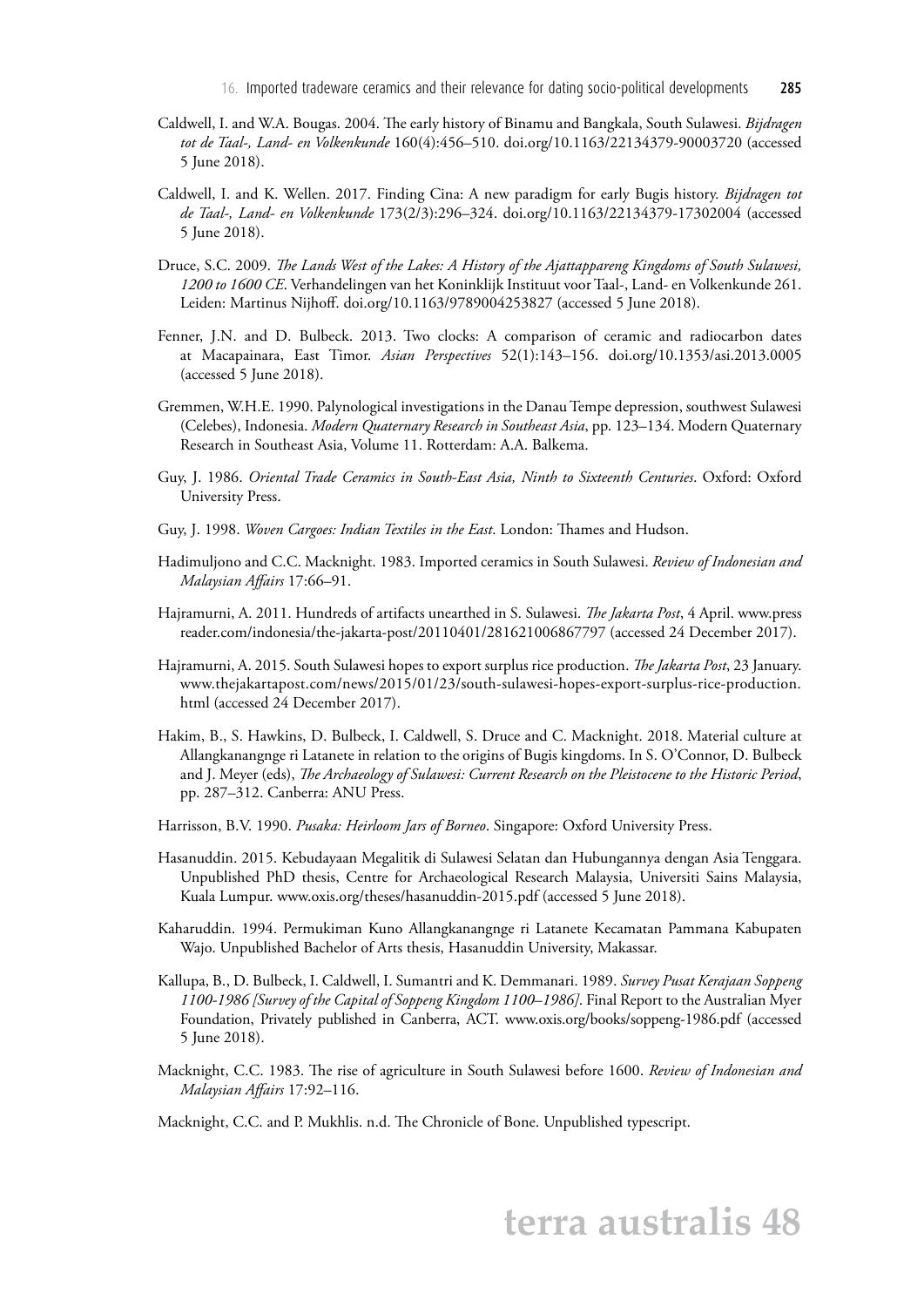- Naniek, H.M.T. 1983. *Ceramics from Selayar: A preliminary study*. SPAFA Final Report, Workshop to Standardize Studies of Ceramics of East and Southeast Asia, pp. 75–92, Southeast Asian Ministers of Education, Project in Archaeology and Fine Arts, Cebu City, Philippines.
- Nayati, W. 2005. Social Dynamics and Local Trading Patterns in the Bantaeng Region, South Sulawesi (Indonesia) circa 17th Century. Unpublished PhD thesis, The Southeast Asian Studies Programme, National University of Singapore, Singapore. [www.oxis.org/theses/widiya-nayati-2005.pdf](http://www.oxis.org/theses/widiya-nayati-2005.pdf) (accessed 5 June 2018).
- Nur, M. and B. Hakim. 2010. Telaah awal tembikar Wajo. *Walennae* 12(2):189–194.
- Oudheidkundige Dienst in Indonesia. 1949. *Oudheidkundig Verslag 1948*. Bandung: A.C. Nix & Co.
- Pelras, C. 1996. *The Bugis*. Oxford: Basil Blackwell.
- Robson, S. (translator). 1995. *Désawanana (Nagarakrtagamana) by Mpu Prapañca*. Leiden: KITLV Press.
- van Heekeren, H.R. 1958. *The Bronze-Iron Age of Indonesia*. Verhandelingen van het Koninklijk Instituut voor Taal-, Land- en Volkenkunde 22. The Hague: Martinus Nijhoff.
- Wibisono, C.S. 1985. *Sebaran situs kubur sebagai studi awal pola pemukiman di Pulau Selayar*. Rapat Evaluasi Hasil Penelitian Arkeologi II, pp. 370–383, Pusat Penelitian Arkeologi Nasional, Jakarta.
- Zainal Abidin, A. 1974. The I La Galigo epic cycle of South Celebes and its diffusion. *Indonesia* 17:160–169. [doi.org/10.2307/3350778](http://doi.org/10.2307/3350778) (accessed 5 June 2018).